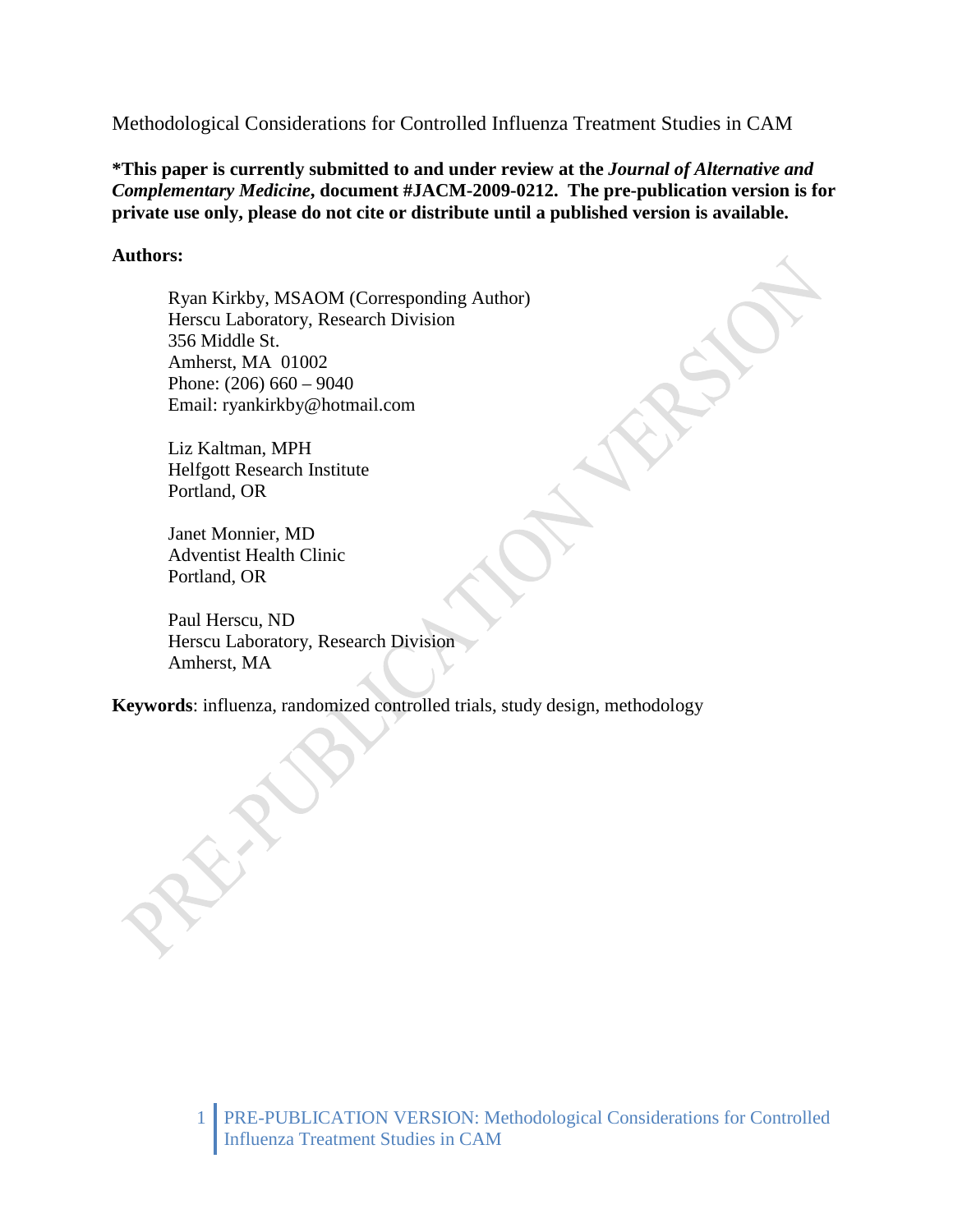## **Abstract**

*Background:* The growing threat of influenza pandemic, as well as the ongoing costs to human life and health care systems from yearly epidemics, create a continual need for progress in this area of public health. The diversity of available CAM treatment options are well known to the CAM profession, but poorly understood and accepted in mainstream medicine. This situation comes as no surprise given conventional medicine's reliance on repeated, large-scale RCTs of standardized design to support evidence-based clinical usage of influenza antiviral drugs. The relatively low volume of well-conducted clinical trials on the treatment of influenza with CAM therapies magnifies this problem.

*Objectives:* The aim of this article is to provide structured guidelines for future CAM influenza studies based on a thorough review of consistent and standard design elements present in the controlled-trial design of conventional antiviral influenza therapies.

*Results:* A selection of high-quality, influenza antiviral controlled trials is reviewed, and important design elements are extracted and summarized to show both consistency and acceptable range within study design.

*Conclusions:* The standardized elements form influenza antiviral trials can be considered and mirrored in future CAM studies. In this way, CAM therapies might be looked at on similar grounds as conventional medicines in terms of potential usefulness and benefit in the treatment of influenza.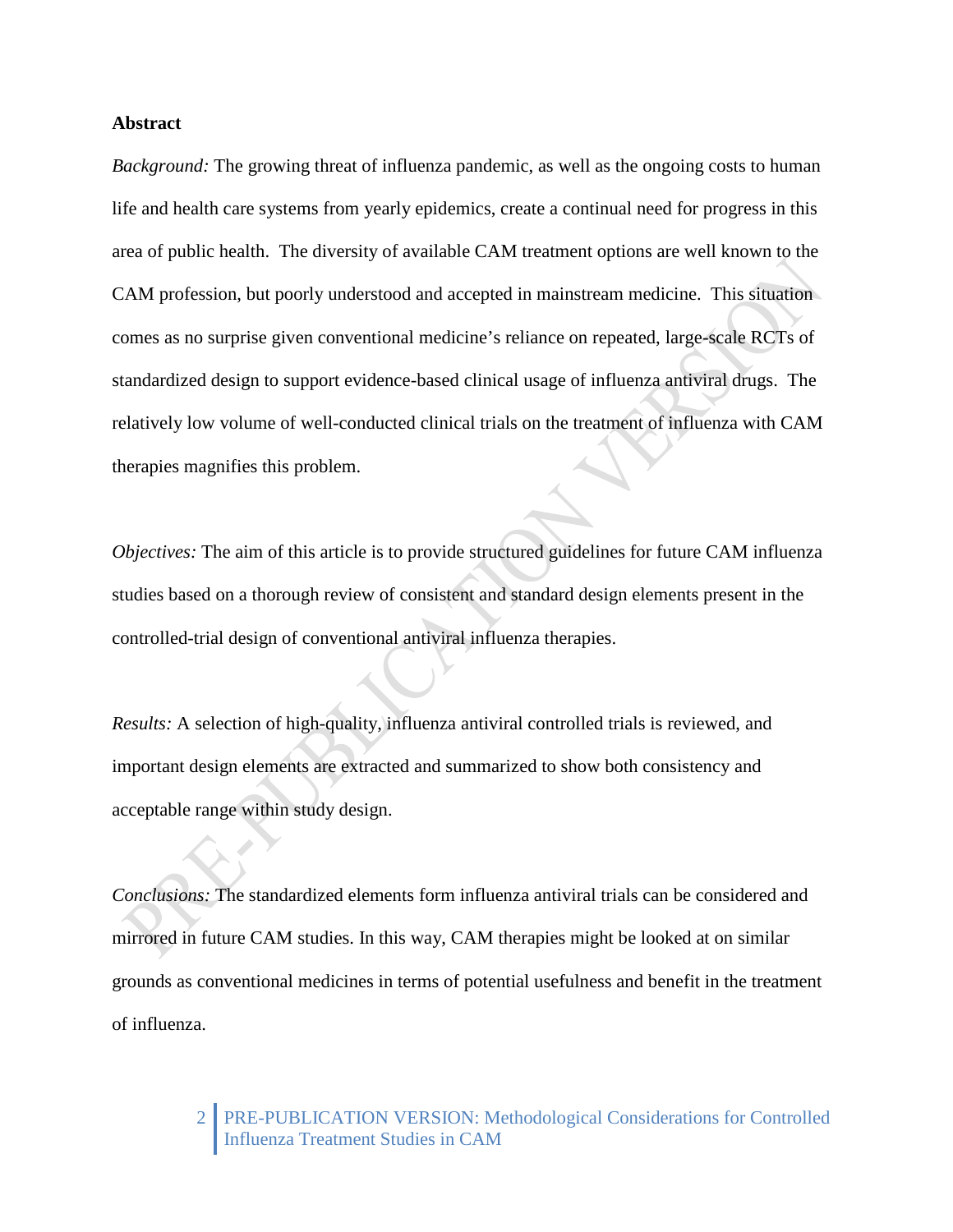## **Introduction**

Viral epidemics are a recurrent and growing threat in the globalized environment. Seasonal influenza epidemics affect 5-20% of the population and cause an estimated 36,000 deaths in the US each year, most of which occur among the elderly.<sup>1, 2</sup> This is further compounded by over 200,000 hospitalizations from influenza complications yearly<sup>2</sup> as well as the growing concern over avian influenza A (H5N1). Of the three pandemics that have occurred during the  $20<sup>th</sup>$  century, the 1918 H1N1 influenza pandemic (also an avian influenza A virus) was the most devastating, causing an estimated  $50-100$  million deaths.<sup>3</sup> As of April 2009, the clinically documented mortality rate of H5N1 infection since its emergence in Hong Kong in 1997 has been 62% (257 deaths out of 417 laboratory-confirmed cases).4

Public health systems may respond to seasonal epidemics and pandemics through vaccination and antiviral drugs, but many barriers to effectiveness exist. Vaccines are limited by the rapid and unpredictable evolution of viral pathogens, and there remain uncertainties regarding effectiveness. Each year a new influenza vaccine is created composed of multiple strains of virus. This year, for example, the 2007-08 influenza vaccine had a poor match on the influenza A (H3N2) and influenza B viruses, despite a good match on influenza A (H1N1).<sup>5</sup> Progress is needed in the ability to dynamically and accurately identify prevalent influenza strains and prevent misses. Antiviral drugs are limited by the quantity that can be quickly and effectively manufactured and distributed. Limitations to treatment are compounded by the challenge of a growing global population that is increasingly mobile through rapid intercontinental travel. New approaches are currently in development, and are greatly needed for both prevention and treatment of this potential global health emergency. Finally, the potential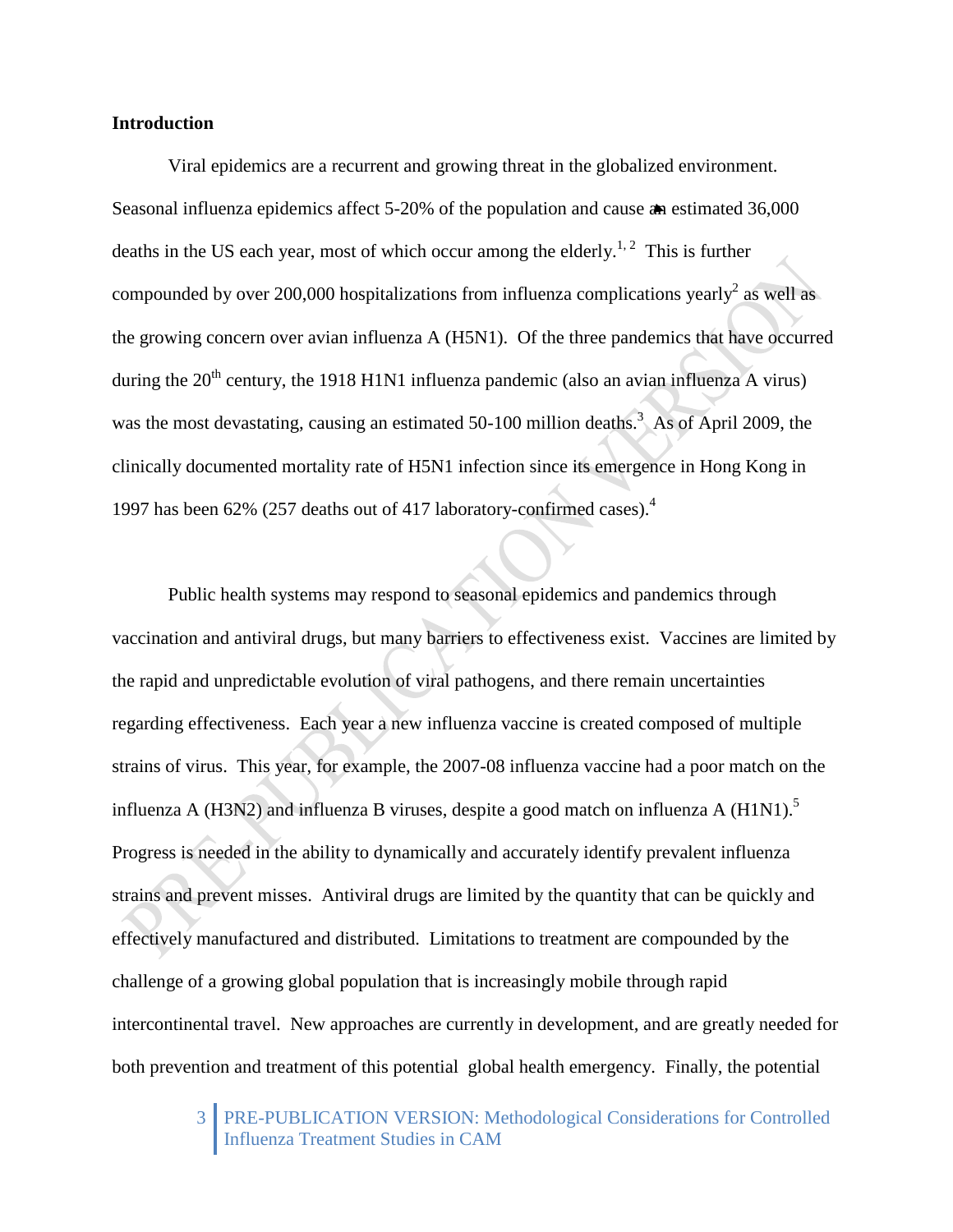overwhelming economic burden of a large scale pandemic necessitates exploration of new strategies. In a 1999 study<sup>6</sup>, Meltzer et al. estimated an economic impact of \$71.3 to \$166.5 billion for the next influenza pandemic, which excludes disruptions to commerce and society.

According to a 2006 review by Whitley et al.<sup>7</sup>, current funding provided by Congress for pandemic preparedness is far below the yearly costs associated with seasonal influenza. The review continues goes on to list critical aspects of preparedness that are underfunded or not funded at all, including state, local, and hospital preparedness; public communication and education; essential medical supplies (antivirals, antibiotics, respirators, other medical supplies); expedition of vaccine development; resources for hospital/health care system planning; plans for surge capacity in the healthcare system; and even the development of novel antiviral medications. They suggest a need for a minimum of \$30 billion in additional funding to address these areas of influenza preparedness.

There is a clear and pressing need for the development of efficient and effective means to aid in a concerted effort to prepare for future influenza epidemics and pandemics, and some complementary and alternative medicine (CAM) approaches may have the potential to offer critical prevention, treatment, and preparedness measures. This includes nutritional and vitamin supplementation, botanical medicine, homeopathy, acupuncture, hydrotherapy, and other modalities. The general mechanisms of action in these therapies are via stimulating or boosting natural immunity and response, driving fever through hyperthermia, decreasing the effects of stress on the body, or antiviral, anti-inflammatory, and anti-catarrhal approaches using natural medicines. With some exceptions in herbal therapy, these approaches are more directly targeted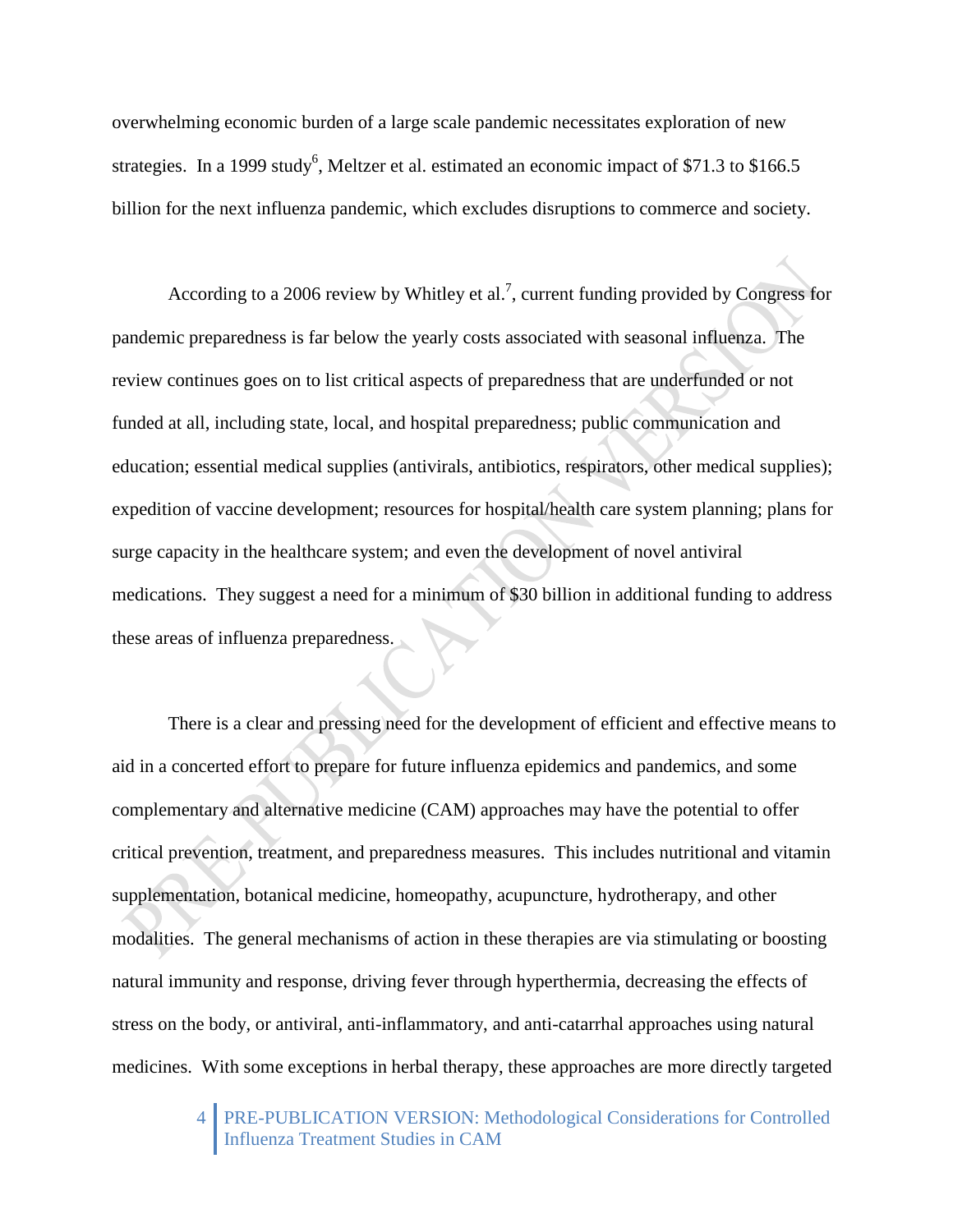at enhancing effective bodily response to the pathogen, rather than aimed directly at combating the offending organism. If positive outcomes from testing CAM therapies with the same rigor as conventional therapies occur, this helps promote understanding and usage of such potentially effective means. With the possibility of a severe influenza pandemic in the near future, it will become critical to know the efficacy of CAM treatment methods with regards to a particular pathogen, such as a specific strain of influenza. To this end, it will be beneficial to pursue narrowly focused CAM clinical research in order to better understand specific action of a particular therapy against an identifiable pathogen and be able to state unequivocally that the treatment will be of benefit in that situation. In designing future CAM studies, researchers may benefit from a thorough understanding of current design standards within primary clinical trials testing the efficacy of various therapies in influenza treatment or prevention. High quality CAM studies which adhere to standards of accepted public health measures and indices will allow more accurate comparisons among different influenza treatment options.

Currently published CAM studies on the treatment of influenza have a relatively low prevalence compared to conventional antiviral trials. A search of the Cochrane Database of Systematic Reviews, for the term "influenza" in all fields, returns 114 results, of which 2 relate to the treatment and/or prophylaxis of influenza with CAM therapies. One is a review of homeopathic *Oscillococcinum*<sup>8</sup> consisting of 7 RCTs (4 treatment, 3 prevention), the other a review of Chinese herbal medicines in treating influenza<sup>9</sup>, consisting of 2 RCTs. By way of comparison, a 2006 systematic review<sup>10</sup> of antiviral influenza treatment includes nineteen randomized controlled trials on a single class of antiviral drugs, the neuraminidase inhibitors (NAIs). Other reviews also support this trend, such as the 2007 systematic review by Guo et al.<sup>11</sup>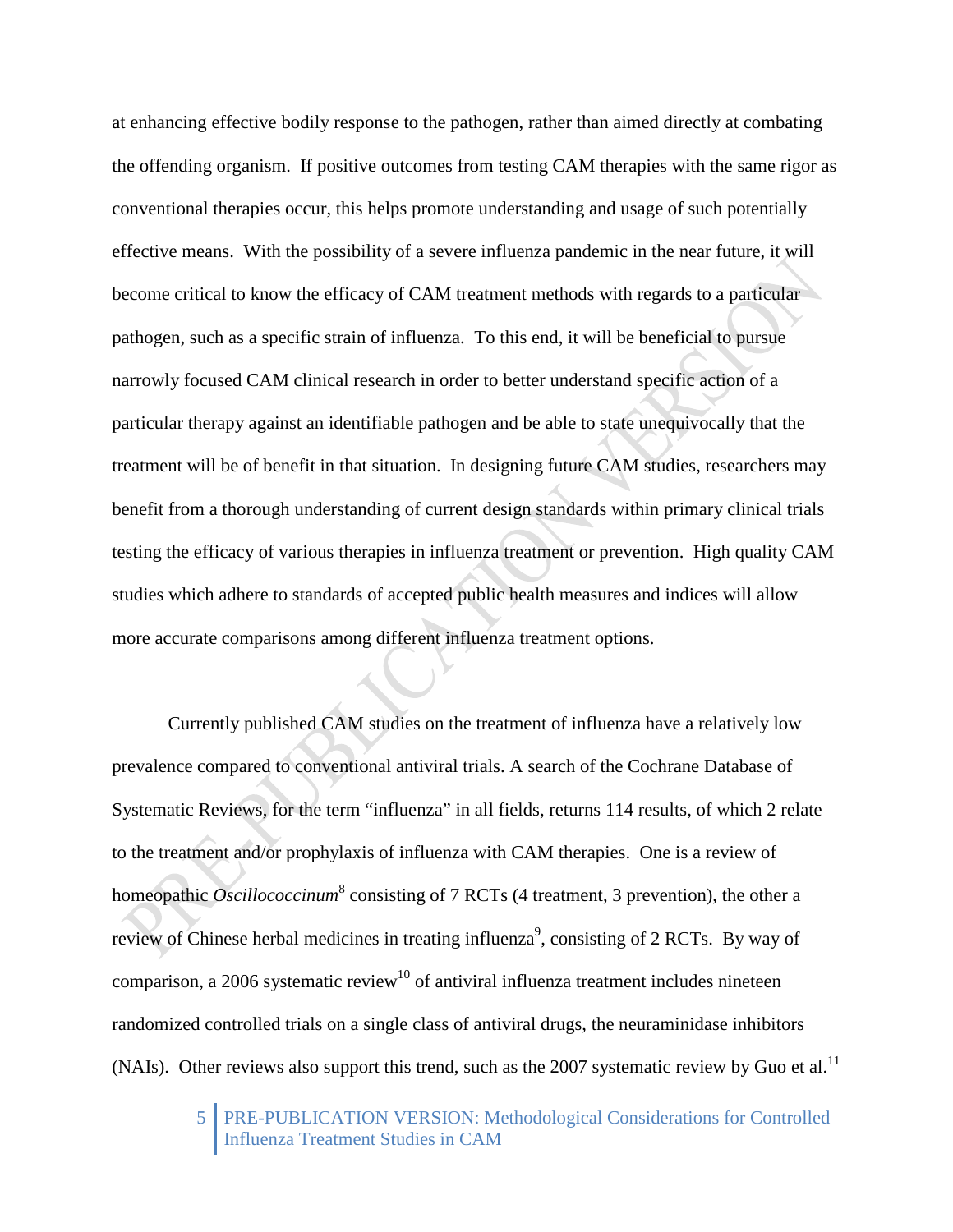on CAM treatment and prophylaxis of influenza, in which no single type of treatment is represented by more than two RCTs published in peer-reviewed journals. In this review, a total of 29 randomized controlled trials (either placebo-controlled or controlled against antiviral treatment) were identified. Of these 29, 15 were subsequently excluded for either not reporting randomization (2 studies), not having a subgroup analysis of influenza patients in trials including common cold and other upper respiratory tract infection (4 studies), and only measuring objective immune response to influenza vaccination (9 studies). The authors assessed the quality of the 14 accepted studies based on various methodological design elements. A common observation related to the lack of a predefined primary outcome measure for the trial, of which only 7 out of 14 had. Only 6 of the 14 trials confirmed influenza virus infection by laboratory test, and 2 of these only did a random sampling of patients for confirmation. Because of these shortcomings, and despite the fact that some studies reported statistically significant results, the authors questioned the methodological quality, and thus the applicability, of these trials. Overall, the authors reported finding no compelling evidence from randomized controlled trials (RCT) to support the use of any CAM therapy in influenza treatment or prophylaxis. Similar conclusions are made in a 2006 review<sup>12</sup> on CAM treatment of upper respiratory tract infections, in which the authors cite "poor study design, small sample size, and inadequate or unknown power within a majority of the trials" and are therefore unable to make conclusions on the efficacy of those treatments.

The focus in the rest of the review is on making recommendations for future CAM study design by closely reviewing the clinical trials of the most commonly used conventional influenza treatment; influenza antiviral drugs. To this end, this review specifies both the range between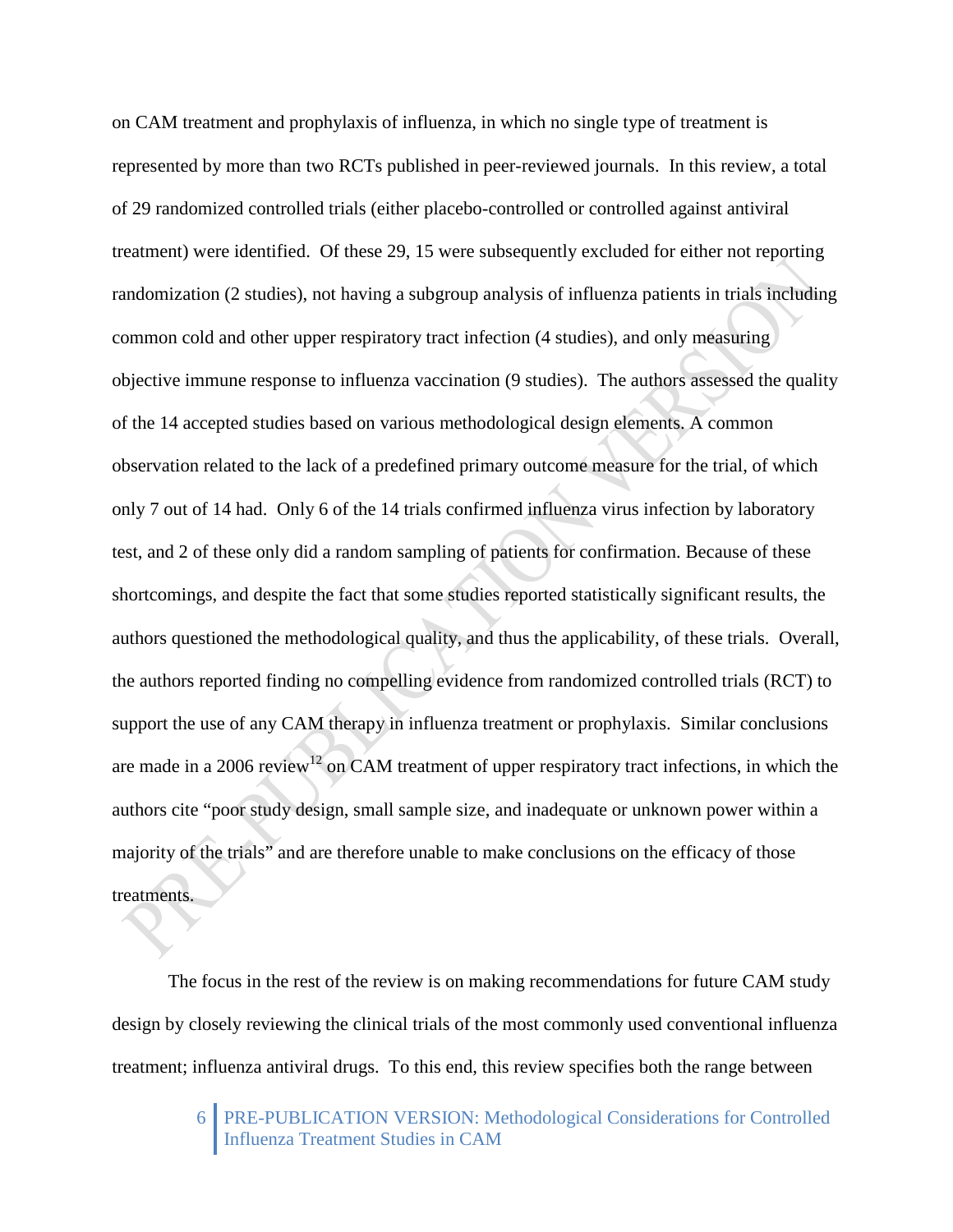different study designs on influenza antiviral drug therapy and the consistent elements among them so that CAM researchers may use the commonly accepted and standard design elements in future studies on the treatment of influenza with CAM modalities.

# **Methods and Materials**

A selection of RCTs examining antiviral treatment efficacy in naturally occurring influenza A and B in healthy adult populations were evaluated for this review. Current drugs used and studied for their antiviral activity in influenza include the earlier M2 ion channelblocking drugs, amantadine and rimantadine, and the newer neuraminidase inhibitors (NAIs), of which the most common are nebulised zanamivir and oral oseltamivir. According to Monto et  $a^{1,13}$ , early studies on the antivirals amantadine and rimantadine lacked consistency in design, whereas the newer assessments of the NAIs have been more similar in study design and outcome measures. For this reason, the focus of review in this paper is on highlighting the consistencies and common elements in RCTs of zanamivir and oseltamivir, in order that future CAM studies may mirror these accepted criteria.

A general PubMed search (to December 2008) on influenza antiviral treatment was completed, limited to English-language clinical trials and RCTs. The search term used was "influenza treatment OR neuraminidase inhibitor", in the title or abstract text, which resulted in 291 returned references. Of these, 32 were relevant primary studies examining treatment of influenza with NAIs. Seventeen of these 32 were excluded because they either a)only examined a high-risk subgroup of patients (e.g. children, elderly, or patients with preexisting respiratory disease), b) did not use a placebo-controlled or randomized design, or c) were meta-analyses and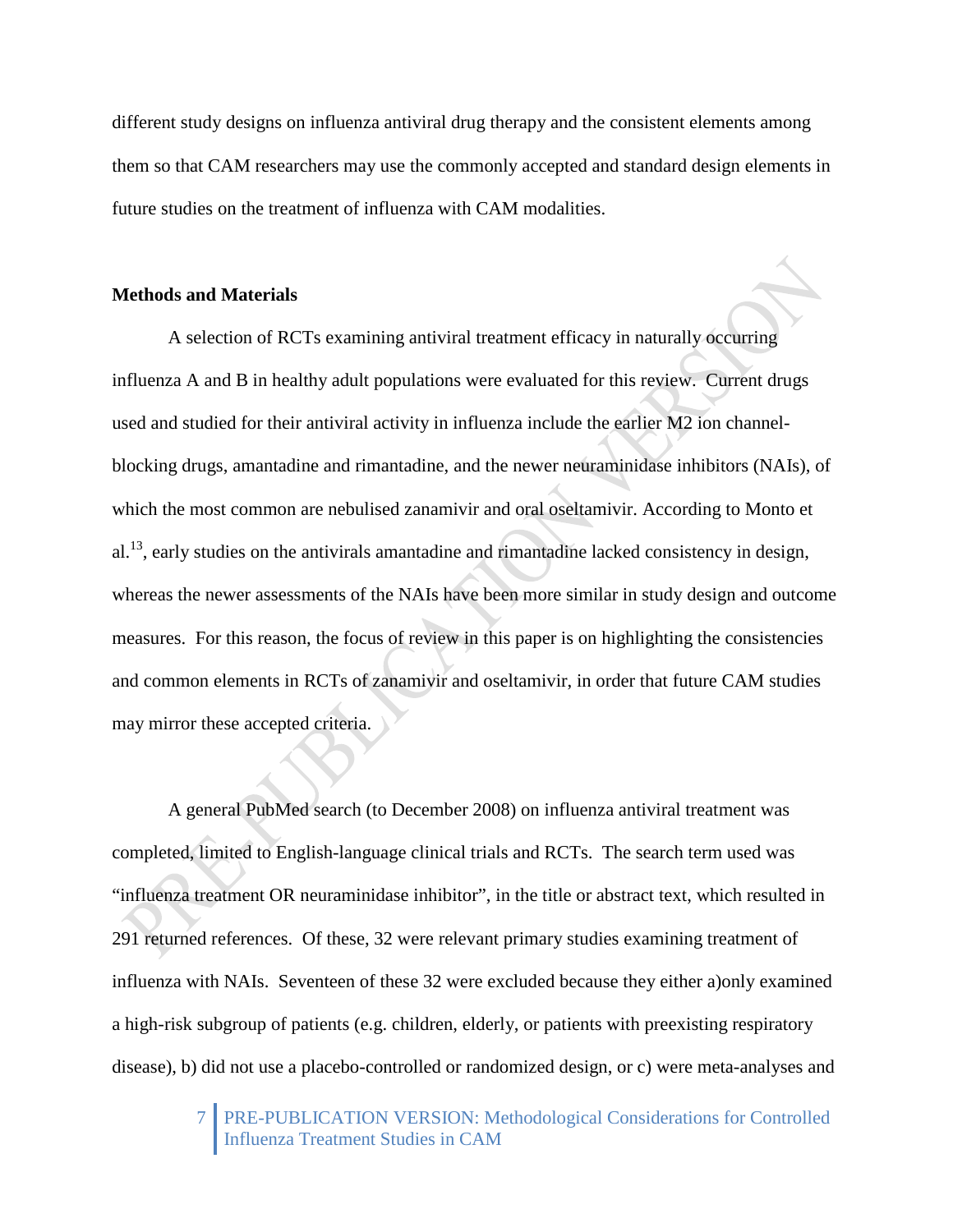not original studies. Out of the remaining 15 studies, 4 were RCTs on the treatment of experimental influenza infection, with treatment given to volunteers after inoculation regardless of influenza status. These studies were excluded because the difference in design made them difficult to compare to the other studies in areas such as inclusion criteria. Similar searches, for the term "neuraminidase inhibitor", were carried out in EMBASE and the Cochrane Central Registry of Controlled Trials, returning 410 and 56 results respectively, but no additional sources meeting the selection criteria were found. Finally, two recent systematic reviews on antiviral treatment<sup>10, 14</sup> were also examined to make sure that relevant studies were not being left out. As a result, we selected 11 primary clinical studies that met the criteria of being an RCT examining the efficacy of NAI drugs in treating naturally occurring influenza or ILI in non-high risk, healthy adult populations.<sup>13, 15-24</sup> This subset was chosen in order to establish the common, reproducible design elements in the most recent, and most frequently cited and reviewed influenza clinical or antiviral trial reports. Although we excluded trials on high-risk groups or prophylaxis, as well as studies lacking a control arm, these trials are other important avenues of research for CAM therapies, and should be followed up on once a firm foundation for primary clinical treatment trials has been established. Table 1 shows basic designs and demographics, including incidence of laboratory confirmed influenza as a percentage of ILI patients, for the 11 studies examined.

We address the study designs on four characteristics: Inclusion and exclusion criteria for entry into study, clinical methods for obtaining data, primary and secondary outcome measures, and basic data analysis. We reviewed these categories one by one to show the ranges and also the consensus within these components, in order to identify important design criteria for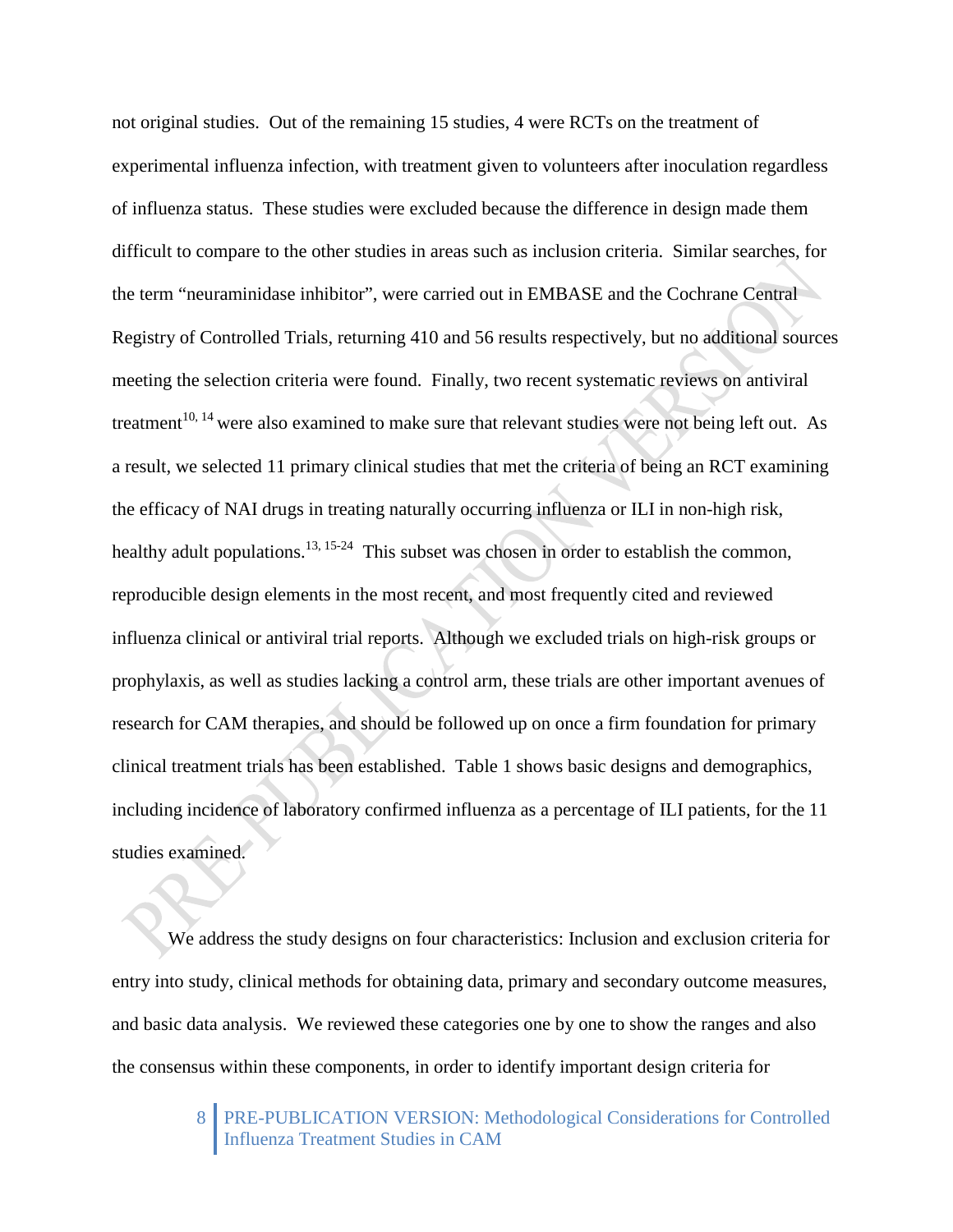comparable CAM study design. We purposefully left out of the review categories where conventional antiviral trials have questionable methodological design according to previous reviews. Jefferson et al.<sup>25</sup> rates less than half (5) of the eleven trials included in this review as having adequate allocation concealment/blinding procedures. Other commonly cited problems with antiviral trials were poor or unclear reporting.<sup>10</sup> These elements are also important to consider in future CAM trials, but here the conventional study design is less helpful to examine.

## **Results**

## Inclusion and Exclusion Criteria

#### *Inclusion Criteria*

Selecting clinical criteria for identifying influenza based on subjective and objective signs and symptoms is complicated by the similar presentation of other bacterial and viral acute illnesses, collectively referred to as influenza-like illness (ILI). These include respiratory syncytial virus, adenoviruses, and mycoplasmas, among other infections.<sup>26</sup> As can be seen from the demographics of the influenza studies listed in Table 1, the percentage of patients presenting with ILI who are confirmed by laboratory diagnosis as influenza positive ranges from 57% to 78%, and larger reviews show a typical range of 60-70%.<sup>26</sup> These ranges are dependent on multiple factors, one of which is the clinical symptom-based inclusion criteria used. The most predictive symptoms of influenza are reported to be cough and fever.<sup>27</sup> In another review of data from 1,918 patients with influenza, headache and fever  $(>37.8^{\circ} \text{ C})$  were the two most common presenting symptoms, seen in 97 and 98 percent of patients respectively.<sup>28</sup> The same study demonstrated that 96% of patients presented with a minimum of four common influenza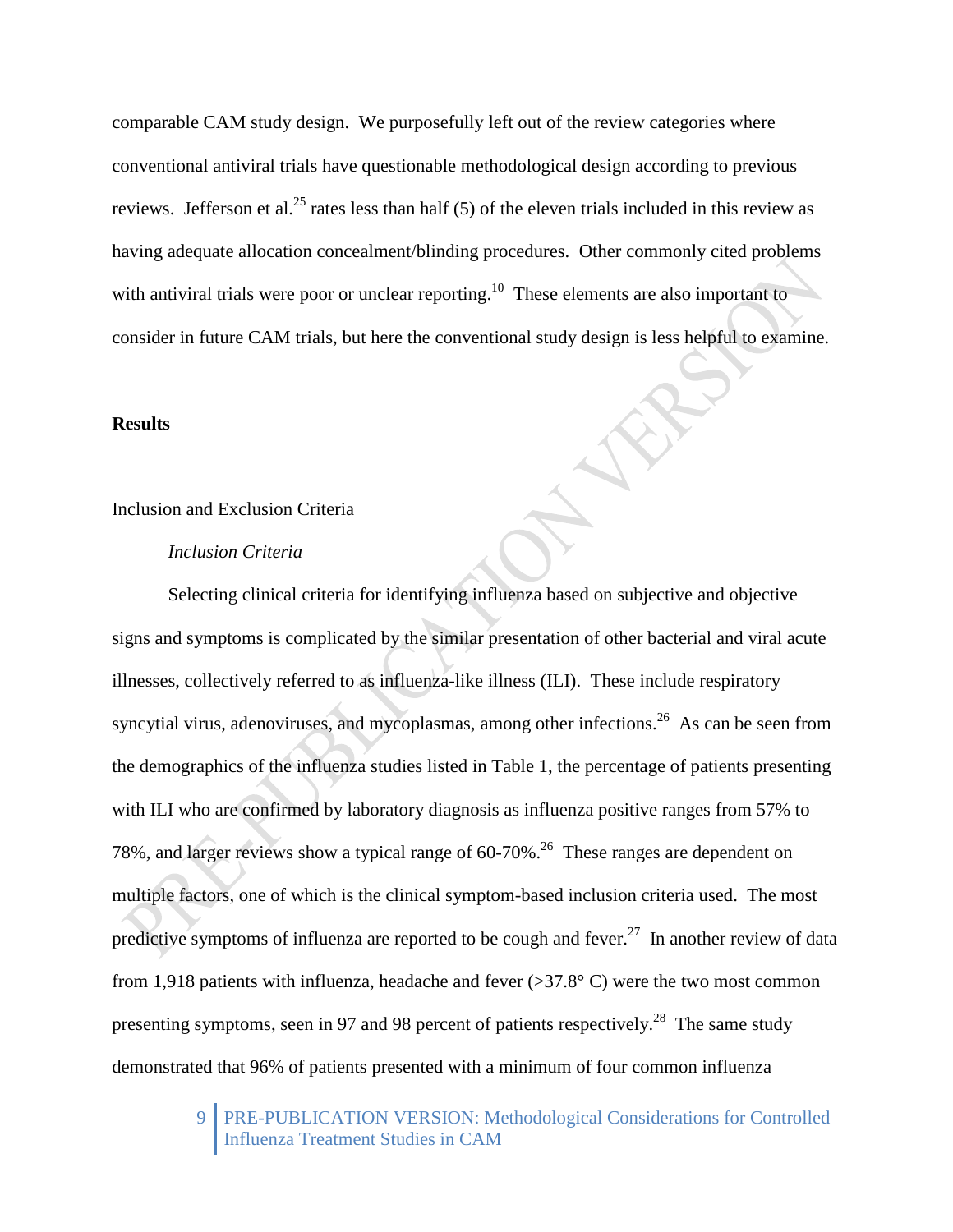symptoms (including fever, headache, malaise, myalgia, cough, sore throat), and 98% were diagnosed for treatment on the basis of clinical symptoms. While it is common clinical practice to base influenza diagnosis solely on symptoms, the clinical and antiviral studies show substantial misdiagnosis of what are actually other respiratory illnesses. Therefore in any influenza study, it is critical to identify the subpopulation of laboratory-diagnosed influenza patients if treatment efficacy is to be attached to a single diagnosable disease.

In the 11 primary clinical studies reviewed herein, inclusion into the study group of intention to treat (ITT) patients is made on the basis of both objective and subjective symptoms and signs. In all cases, laboratory confirmation of influenza is done, but, because of the lag time in obtaining results, this factors into the analysis rather than the initial inclusion and exclusion criteria. The individual inclusion criteria for the studies are listed in Table 2. The basic inclusion categories and criteria are quite similar between studies, with some range in the details.

Because all of the studies were designed primarily to test the efficacy of antiviral medication in a relatively healthy (i.e., low-risk) population, the age criteria exclude children and in some cases seniors. In the studies that allow for patients over the age of 65, some define a separate sub-group in the analysis in order to differentiate efficacy in a high-risk group. Eight of the eleven studies require a measurable fever greater than 37.8° C while three of the studies include patients who may only have a subjective sensation of feverishness. As referenced above, the majority (~98% in the given study) of patients presenting with influenza have a fever greater than 37.8° C, but there is a small percentage who do not. Allowing participants into the study that have either a measurable fever *or* subjective sensations of feverishness could create an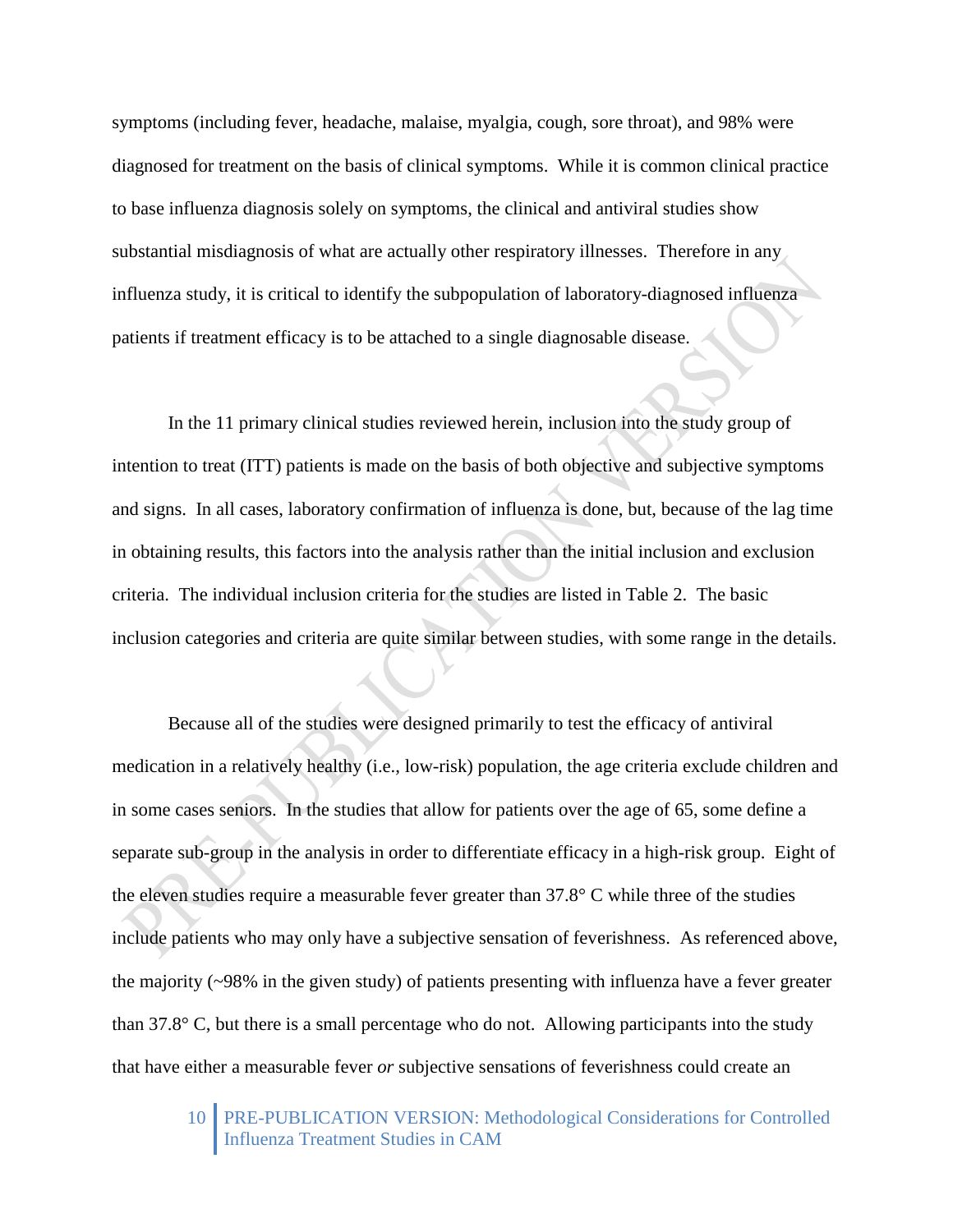opportunity to analyze an interesting sub-group of influenza sufferers, and seems reasonable on the basis of the precedence set by these studies. For subjective symptoms the inclusion parameters are consistent among studies. All studies require at least two common influenza symptoms, and the only differences are in the range of symptoms considered, and in the case of two studies, the parsing of influenza symptoms into two categories, 'respiratory' and 'constitutional', and requiring one symptom from each for inclusion.

Overall, the three criteria of age, fever, and subjective symptoms are consistent design elements that should be included in any influenza treatment study. The time from onset of symptoms to beginning of treatment as in inclusion criteria is a consistent parameter in influenza antiviral drug trials, set to less than 36 or 48 hours in all studies reviewed. One reason for this is data on NAIs showing that treatment started within the first 12 hours after onset of fever significantly shortened the length of illness compared to treatment started at 48 hours, and initiation times within that range had a proportional effect as well.<sup>29</sup> The importance of this inclusion criteria thus depends on the therapy being tested, but at least in the case of antiviral drugs for influenza this inclusion criteria has significant effect on the efficacy outcomes of the trial. In general, the natural length of an acute disease varies depending on the disease entity and the health of the patient. In the influenza studies examined, the median number of days until resolution of the illness in the placebo groups was 4 to 8 days after the beginning of the study period.13, 15-24, 26 If patients are being treated around the end of the disease course, the data may therefore be inconclusive.

## *Exclusion Criteria*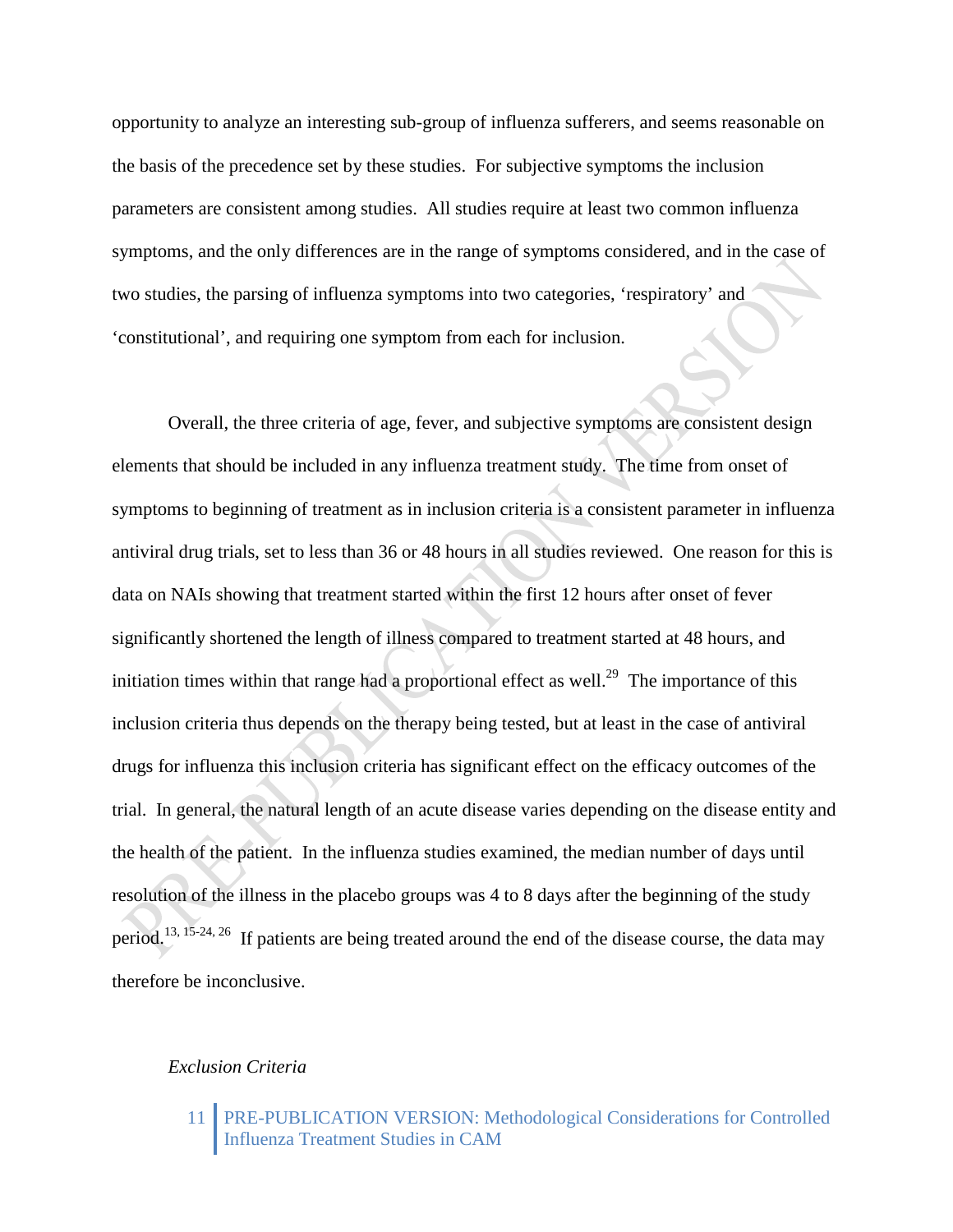Exclusion criteria are more variable amongst studies than inclusion criteria. Only pregnancy is specified as an exclusion criterion in almost all studies. Other exclusionary criteria are mostly meant to eliminate certain high-risk groups such as immunocompromised patients or influenza sufferers who have a concomitant bacterial infection. Also excluded are those who have made recent use of antiviral or antimicrobial drugs, as this could interfere with, or obscure the results of the test treatment. Four out of eleven studies exclude patients who had been vaccinated within the previous year. Overall the main use of the exclusionary criteria is to limit the study population to an apparently healthy group, while also eliminating participants in whom there may be interference with the test drug. Table 3 includes a more detailed breakdown of exclusion criteria among studies.

Clinical Methods for Data Gathering

Another variable aspect of study design is the specification of parameters followed and recorded in patients during and after treatment. Common to almost all studies reviewed is the tracking of individual symptoms, though there is some difference in specific symptoms recorded as can be seen in Table 4. Symptom recording in the studies reviewed is predominantly done on a zero to three numerical scale, representing symptom severity from none to severe. Most symptom recording is done two times daily, though during the first three to five days of drug treatment many studies have participants recording symptoms and temperature four times daily. Temperature recording is common to almost all the studies, either oral, or in some cases axillary or aural. About half the studies follow sleep disturbance and overall health perception of participants, and a majority of the studies measure the patients' ability to do normal daily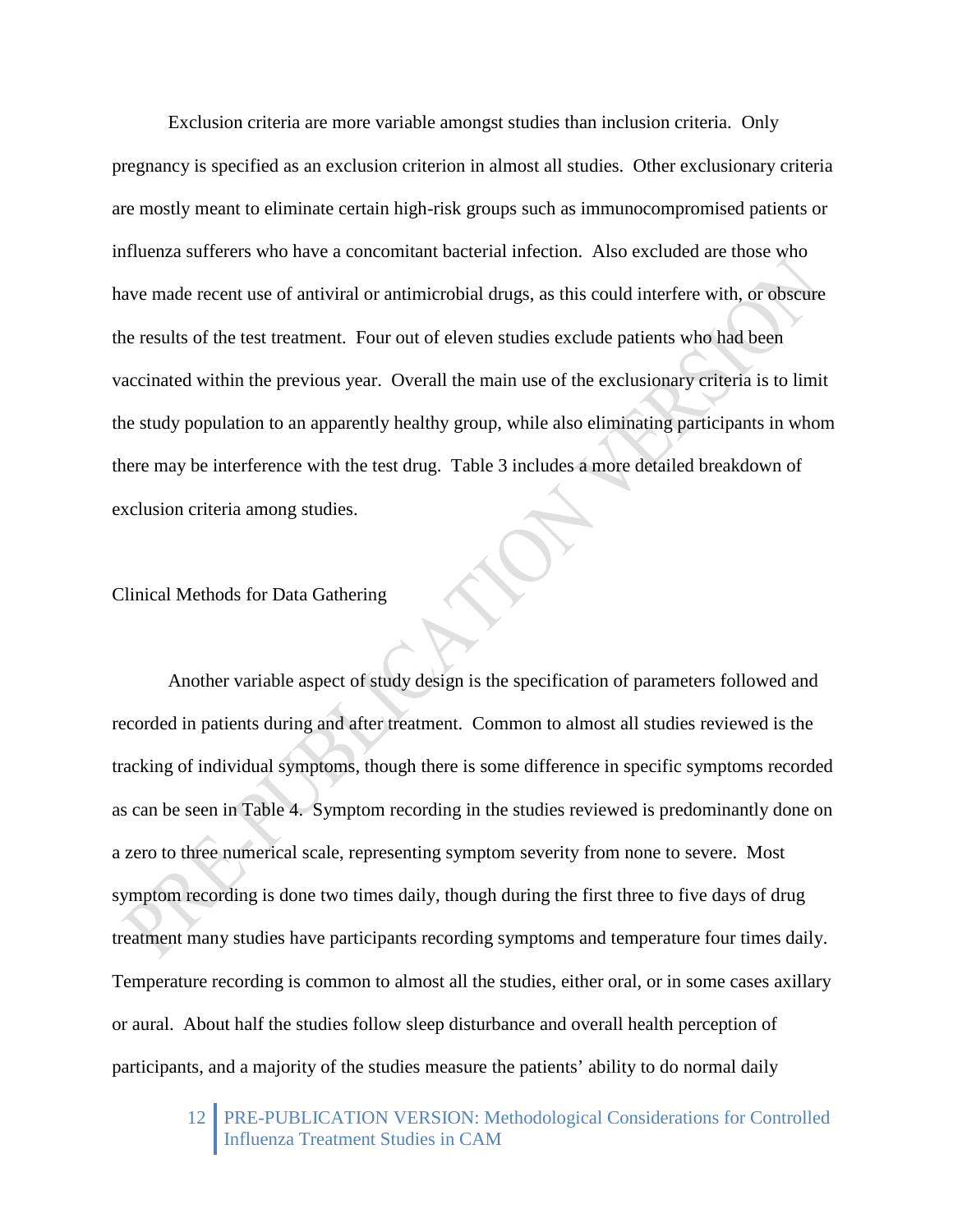activity, though the scales for these measures vary considerably among studies. Also common to the majority of studies, but not listed in Table 4, are recording of adverse events (such as drug side effects like GI events, headache, etc.), additional drug usage (i.e. acetaminophen, cough suppressants) during the study period, and development of secondary complications or the need for antibiotic treatment.

Of the eleven studies reviewed, five included viral load determination throughout some portion of the study period. In these studies, viral loads were looked at in the efficacy analysis, whereas all studies did initial laboratory testing simply to confirm influenza. Three of the studies in this review showed a positive reduction in viral load compared to placebo<sup>22-24</sup>, but did not definitively show a reduction in viral shedding duration. A more recent study on viral shedding during antiviral treatment of influenza treatment in children has shown that the NAIs do not have a positive effect on reducing viral shedding duration.<sup>30</sup> This aspect is an important consideration for study design because tracking of viral load and viral shedding adds great expense to the study. However, the efficacy in terms of viral shedding is an important aspect of the preventive aspect of influenza treatment, and should be considered if the primary focus of the trial is to be on transmission of disease and prophylaxis.

# *Influenza laboratory confirmation methods*

All of the studies reviewed used laboratory testing to confirm influenza, with the following common methods: 1) viral culture, 2) polymerase chain reaction (PCR), or 3) seroconversion with at least a 4-fold increase in serum antibody titers over the course of the study (generally 21-28 days). Table 4 lists which studies utilized which specific methods. None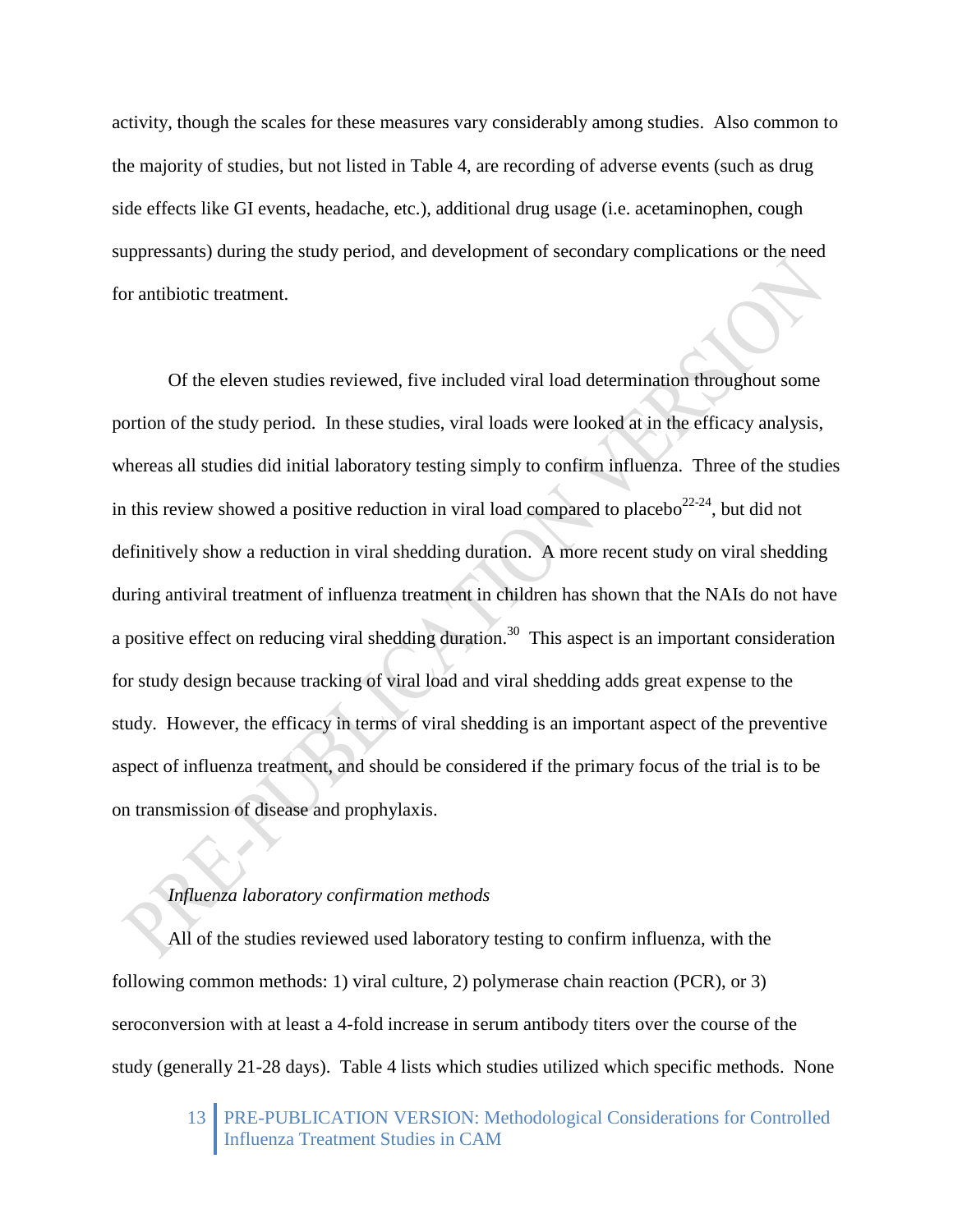of the studies relied solely on the available rapid detection assays for confirmation of influenza. Influenza diagnostic confirmation through laboratory study is a basic requirement for any treatment efficacy study, and is used not so much in the process of excluding non-influenza positive participants (because of the lag time) but in the efficacy analysis.

# Outcome measures

Study design methods for determining efficacy and safety of drugs are generally divided into two categories: primary and secondary outcome measures.

# *Primary Outcome Measures*

The primary outcome measure, which is the main endpoint for analysis of efficacy compared to placebo, is almost identical in ten of the eleven studies reviewed and is the total elapsed time from drug treatment initiation until the alleviation of influenza symptoms. The differences among studies mainly come in relation to the inclusion criteria, i.e., what are the most clinically important symptoms to monitor. In the majority of these studies, the measurable fever is required to be less than 37.8° C (37° C in Matsumoto et al.<sup>20</sup>), and the subjective symptoms of feverishness must be recorded as 'none' for a 24 hour period. The other defining influenza symptoms (most commonly headache, cough, myalgia, and sore throat) must be recorded as none or mild (a score of 0 or 1 on a 4 point scale) for 24 hours. These are the criteria for 'alleviation of influenza'. Thus the symptoms may still be present at a low level in illness that is considered to be alleviated for purposes of efficacy analysis. One of the eleven studies, focused more on subjective outcomes of productivity and economic impacts, looked at overall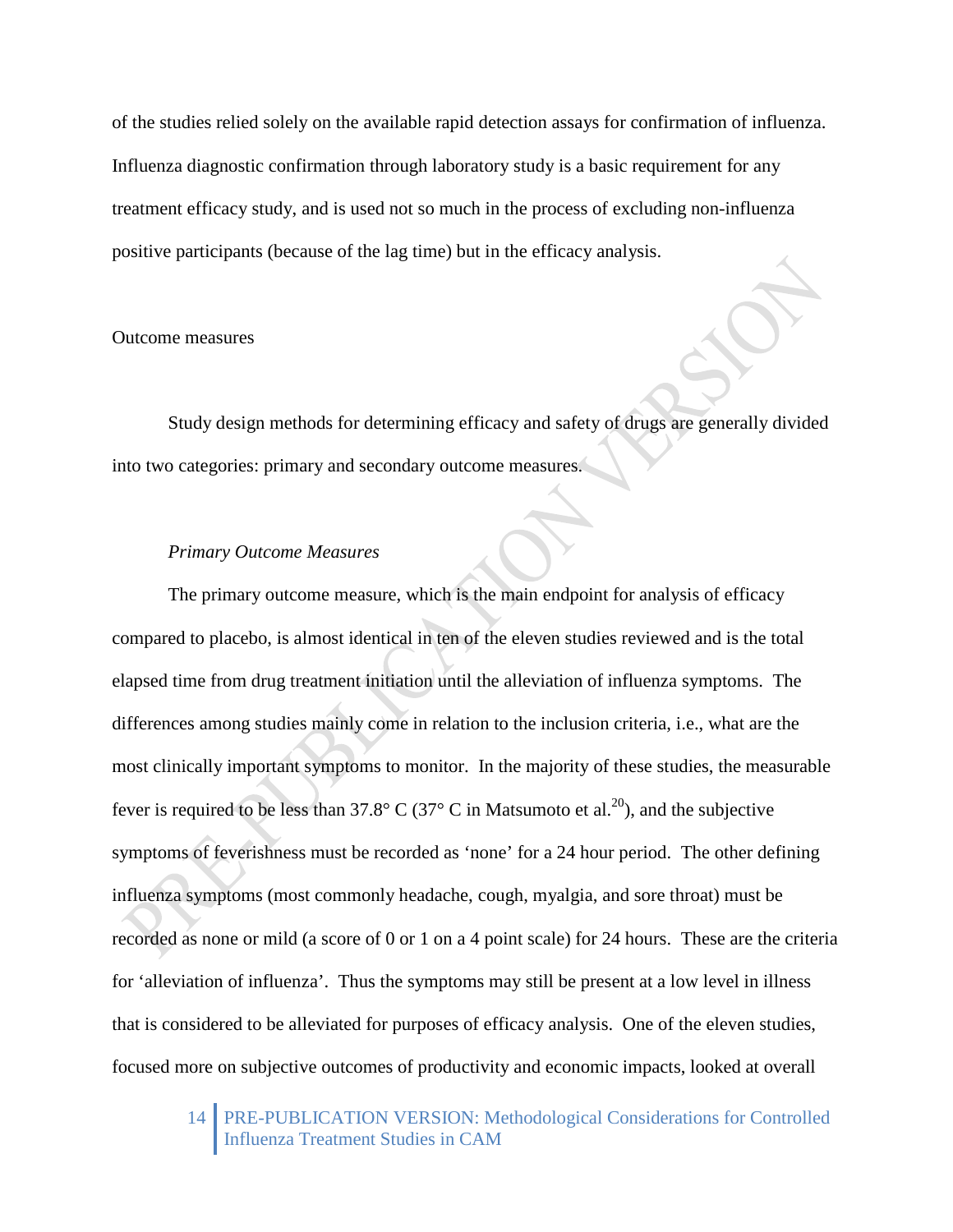mean scores of broad health measures versus placebo; this study also did not track individual symptoms.<sup>15</sup> Table 5 lists the four distinctive primary outcome measures used in the reviewed studies.

#### *Secondary outcome measures*

There is a wider distribution of secondary outcome measures utilized by different studies compared with primary outcome measures. Table 6 provides a brief summary of secondary outcome measures by study. Some measures not included in the table that are common to the majority of studies are: reporting of adverse events and safety measures (like nausea worsening or respiratory symptoms.)

One issue worthy of close inspection in study design is the recording and analyzing of concomitant illness and the use of other medications, either for symptom relief or to address complications. Schmidt et al. found that, of over 1,900 patients treated for influenza, 38% had concomitant conditions, and approximately 48% of the study population received concomitant therapy during the influenza treatment.<sup>28</sup> The use of relief medication during the study for influenza symptoms can be quite high. Li, et al.<sup>18</sup> reported acetaminophen usage ranging from 60-62% of all patients in both the treatment and placebo groups. The high usage of relief medication generally found and allowed for in influenza treatment studies is worth considering for the design of trials with other therapies, especially if any interaction with the study therapy is possible. It is possible that some CAM therapies may become less efficacious or even ineffective due to these interactions, and given that the majority of patients may be using relief medication in influenza trials, it is critical to control for those uses or create guidelines that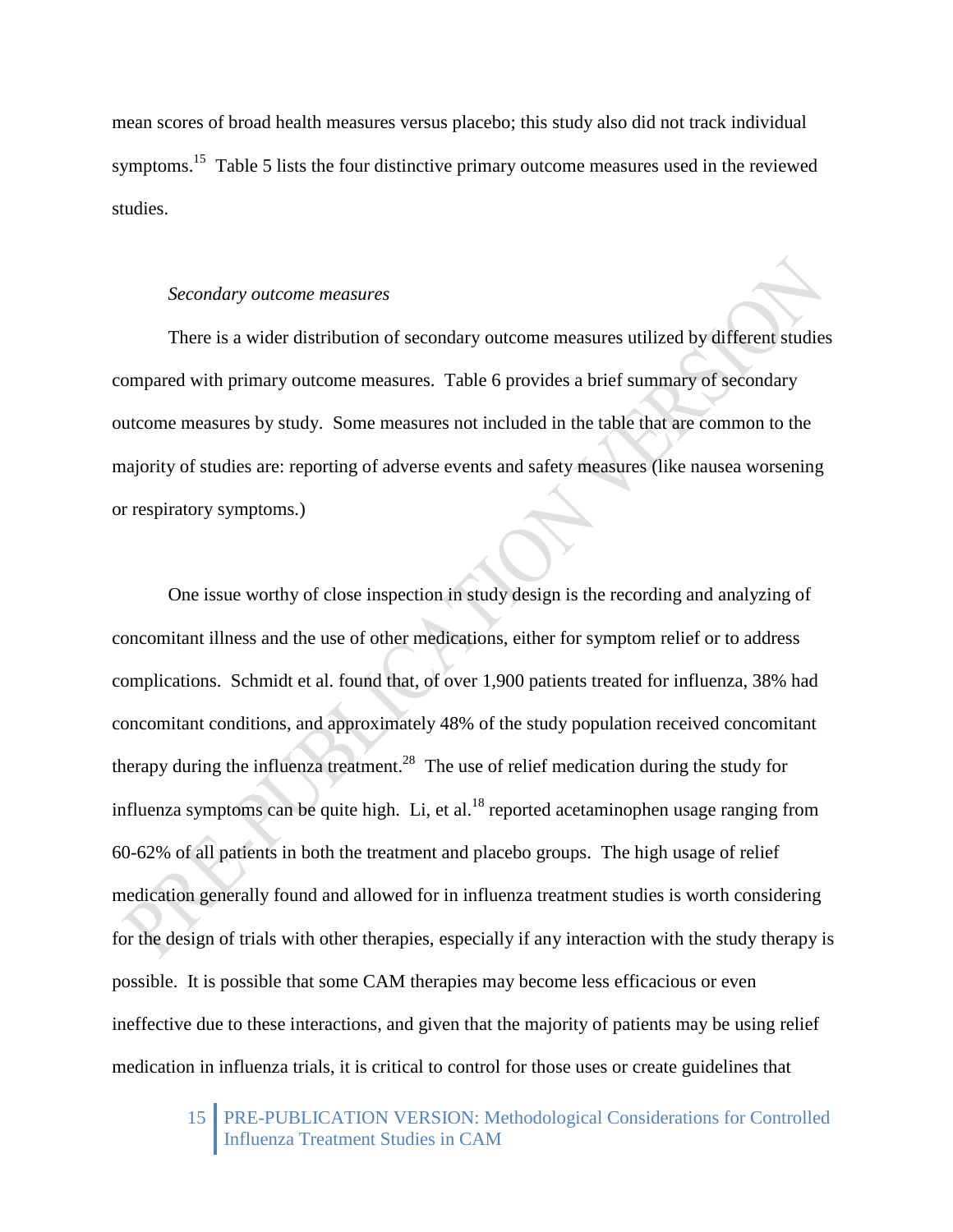would limit detrimental interactions. In many cases of antiviral trials, some relief medication is actually provided at the onset (such as cough medicines), and patients are asked to use it only when necessary and to record the usage. To this end, some studies define a secondary outcome measure of time to alleviation of illness without the use of relief medication in order to examine the efficacy of the trial drug in those not using any relief medication (see Puhakka et al.<sup>23</sup> for an example).

## Data Analysis

The statistical methods vary among the studies, but the grouping of sub-populations for efficacy analysis is quite consistent, and fits within the CAM perspective of looking at conventional disease diagnoses as a compilation of clinically unique sub-populations. Nine of the eleven studies define the primary population for efficacy as the subset of the ITT population who also show laboratory confirmed influenza. Two of the studies use the entire ITT population (all randomized, treated patients) as the primary population for efficacy analysis; these use the confirmed influenza participants in secondary analysis. Six of the eleven studies do a secondary analysis for efficacy on all the ITT patients, that is, all patients presenting with influenza-like illness. Finally, three of the eleven studies retrospectively define a high-risk subgroup for separate analysis, either based on age (for those studies allowing participants over 65) or other risk factors for influenza complications. The primary endpoint for analysis in most studies, as mentioned above, is reduction in total days of illness as compared to placebo. For analysis of the secondary outcome measures there is a wide variety of methods, due to the differences in secondary endpoints and methods of measurement.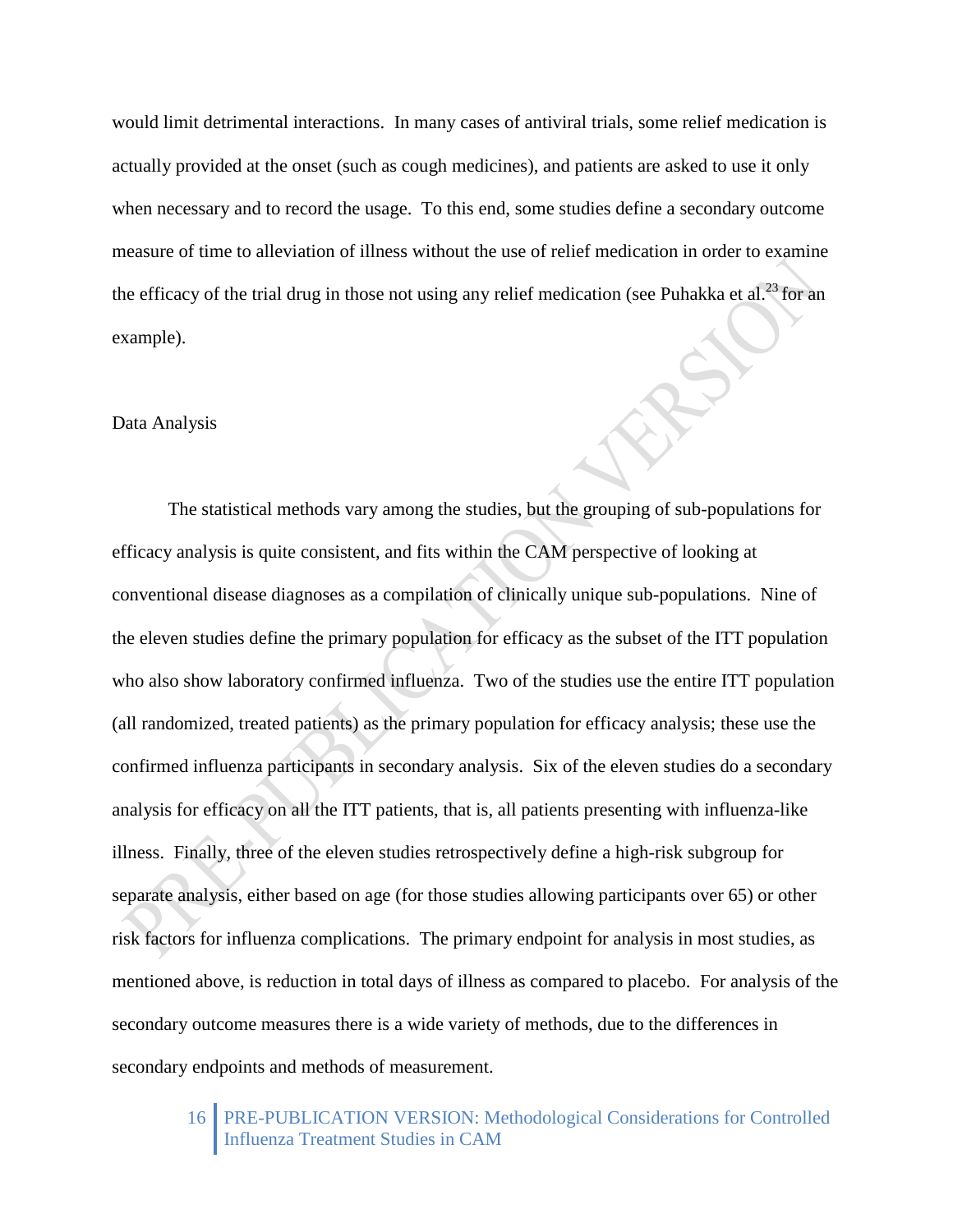# **Conclusions and Discussion**

Our review of clinical influenza research suggests that a relatively consistent standard of specific study design elements has emerged in antiviral treatment trials, and it is one that can be mirrored in CAM influenza research where appropriate. A summary of the main design elements, and the one or two most common specifications for each element, is given in Table 7. The goal in understanding influenza study design is twofold; it is both an important step towards generating internal consistency and legitimacy for CAM studies, and it will also be beneficial in creating a standard basis for comparison to pharmaceutical treatment for influenza. The design methodology presented is aimed primarily at understanding the efficacy of a therapy in reducing the length of influenza and ILIs, while also allowing comparison of symptom severity, viral loads, complications, and other subjective health measures like ability to do normal activity and overall health perception. In this way, it can easily cover a wide array of endpoints that are appropriate to any CAM therapy, and there is enough built in flexibility, as seen in the ranges of the studies reviewed, for further specification, especially of exclusion criteria, secondary endpoints, and data-analysis on different sub-groups. Overall, this review is meant to provide a useful base to build from in future study design of CAM approaches to the treatment of influenza.

One question brought up by this review, in terms of making recommendations for CAM studies, is some uncertainty over the utility and necessity of measuring ongoing viral loads and shedding during the study course (in addition to testing for laboratory confirmation of influenza).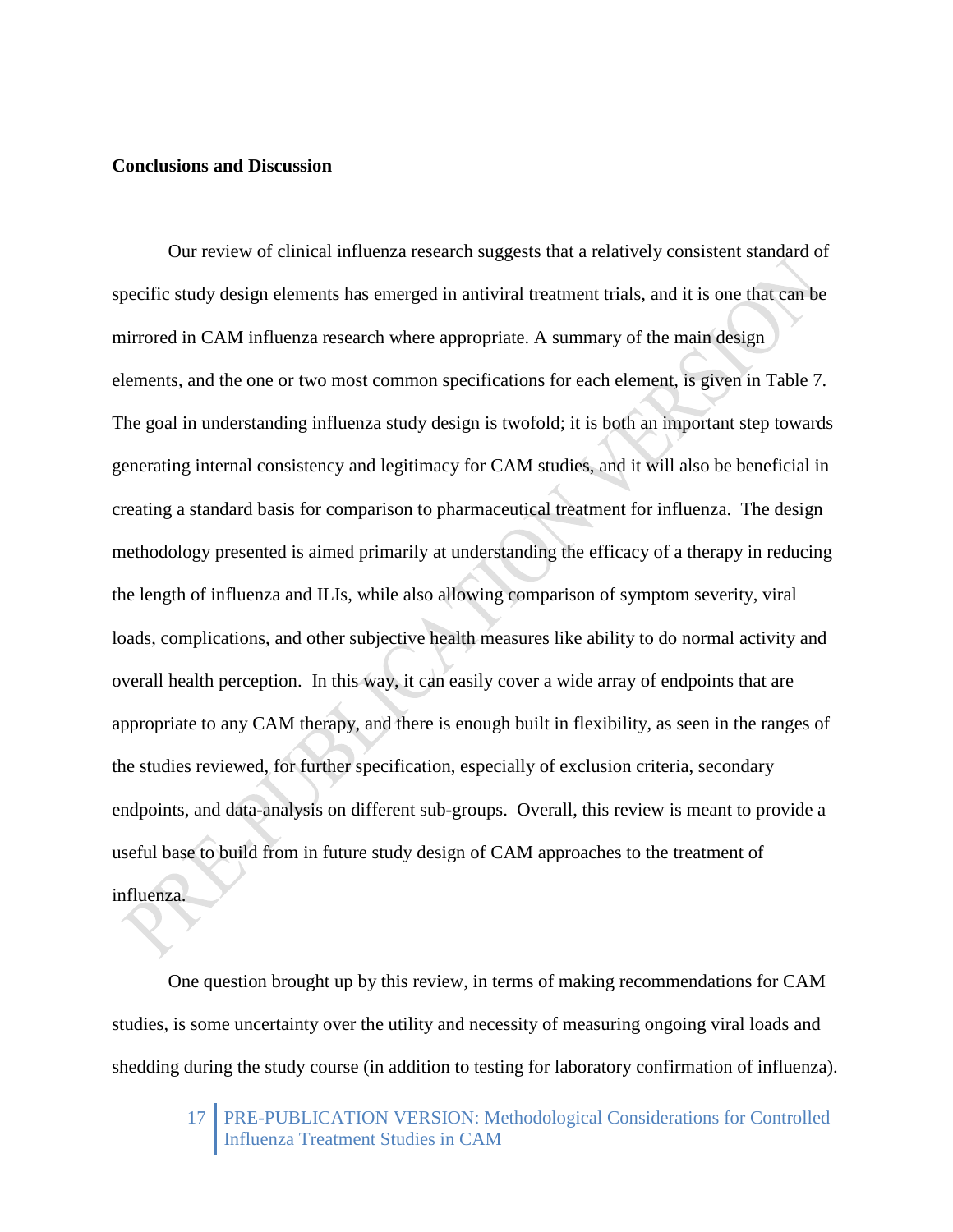This is a large limiting factor in terms of overall cost of a study, but it is something which a significant number of pharmaceutical studies track, especially because of its potential relevance to prevention in influenza spread. Another serious consideration of any future CAM study should be the effects of symptom relief medication taken during the trial period. With the possibility of a majority of the study participants taking cough medication, aspirin, or other OTC or CAM products among other drugs, it is critical that the potential interactions with the study therapy are well understood and controlled for.

Study design issues not covered in this review include different methods for appraising influenza treatment within certain subgroups like chronically ill patients or children, and techniques for blinding, allocation concealment, and effective reporting of results. Also ignored in this study is design for establishing efficacy of prophylaxis of treatment therapies. These are issues that deserve further attention.

# **Acknowledgements**

We wish to thank Wayne Jonas and Cindy Crawford at the Samueli Institute for their help in editing and revising the text.

## **Disclosure Statement**

There are no conflicts of interest, and no competing financial interests exist.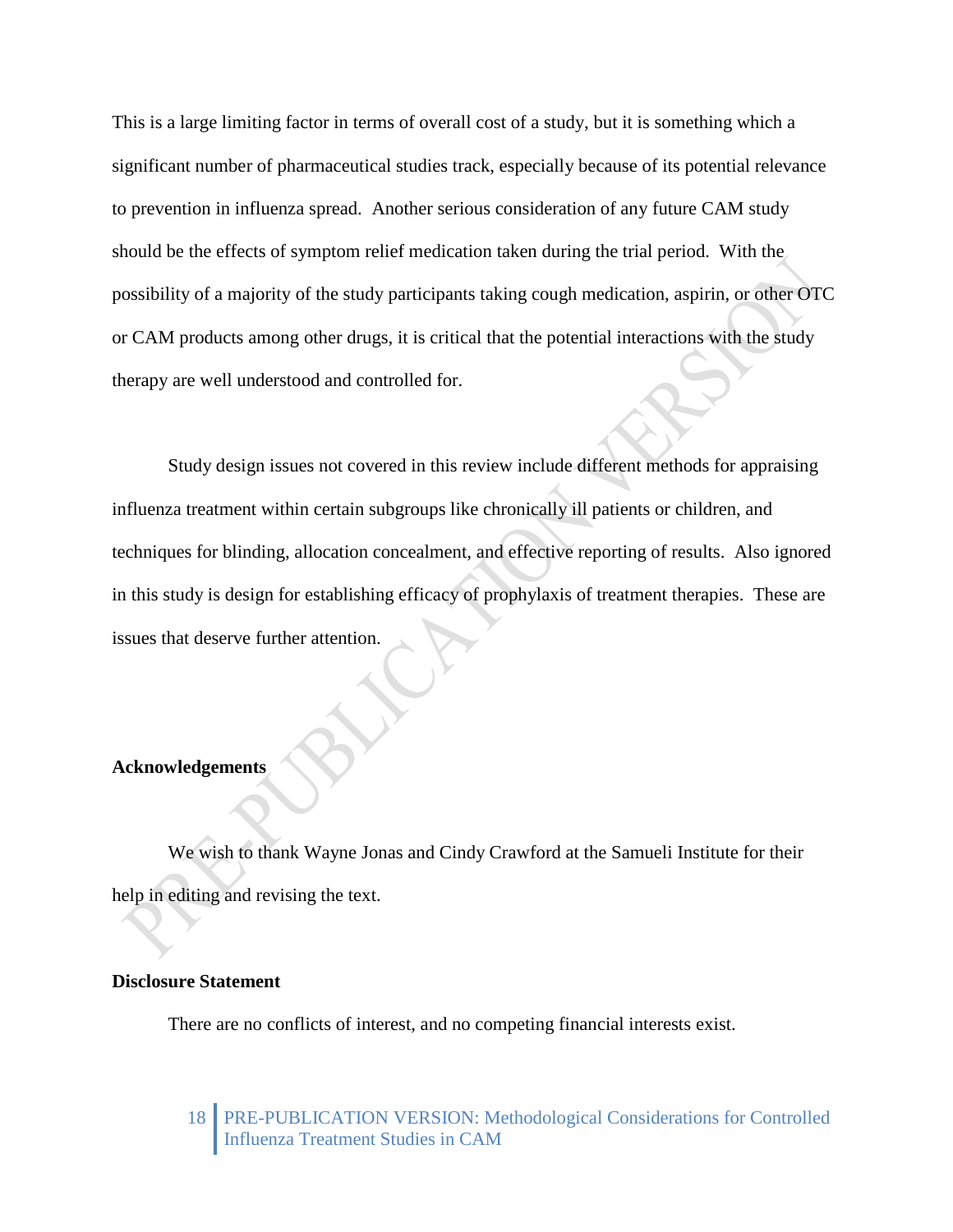| Table 1: Characteristics of Reviewed Influenza Antiviral RCTs |                       |                                                     |                        |                            |                             |
|---------------------------------------------------------------|-----------------------|-----------------------------------------------------|------------------------|----------------------------|-----------------------------|
| <b>Study Source</b>                                           | # of<br>Participants* | % Participants with<br>Lab-confirmed**<br>Influenza | <b>Study</b><br>Length | Year(s) of<br><b>Study</b> | <b>Location(s) of Study</b> |
|                                                               |                       |                                                     |                        |                            | North America,              |
| Hayden 1997 <sup>17</sup>                                     | 417                   | 63%                                                 | 28 days                | 1994-95                    | Europe                      |
|                                                               |                       |                                                     |                        |                            | Australia, New              |
| MIST 1998 <sup>21</sup>                                       | 455                   | 71%                                                 | 28 days                | 1997-98                    | Zealand, South Africa       |
| Matsumoto 1999 <sup>20</sup>                                  | 116                   | 63%                                                 | 28 days                | 1995                       | Japan                       |
|                                                               |                       |                                                     |                        |                            | North America,              |
| Monto 1999 13                                                 | 1256                  | 57%                                                 | 21 days                | 1995-96                    | Europe                      |
|                                                               |                       |                                                     |                        |                            | North America,              |
| Aoki 2000 <sup>15</sup>                                       | 1256                  | 57%                                                 | 21 days                | 1995-96                    | Europe                      |
| Boivin 2000 <sup>16</sup>                                     | 35                    | 77%                                                 | 14 days                | 1997-98                    | Canada                      |
| Makela 2000 <sup>19</sup>                                     | 356                   | 78%                                                 | 28 days                | 1997-98                    | Europe                      |
|                                                               |                       |                                                     |                        |                            | Europe, Canada,             |
| Nicholson 2000 <sup>22</sup>                                  | 726                   | 66%                                                 | 21 days                | 1998                       | China                       |
| Treanor 2000 $^{24}$                                          | 629                   | 60%                                                 | 21 days                | 1998                       | <b>United States</b>        |
| Li 2003 $^{18}$                                               | 451                   | 61%                                                 | 21 days                | 2001                       | China                       |
| Puhakka 2003 <sup>23</sup>                                    | 588                   | 74%                                                 | 28 days                | 2000-01                    | Finland                     |

\*Number of participants includes all participants entering into the study with influenza like illness (ILI); this group is the Intention to Treat population (ITT).

\*\*Laboratory-confirmed presence of influenza A or B virus; through culture, PCR, or seroconversion.

REA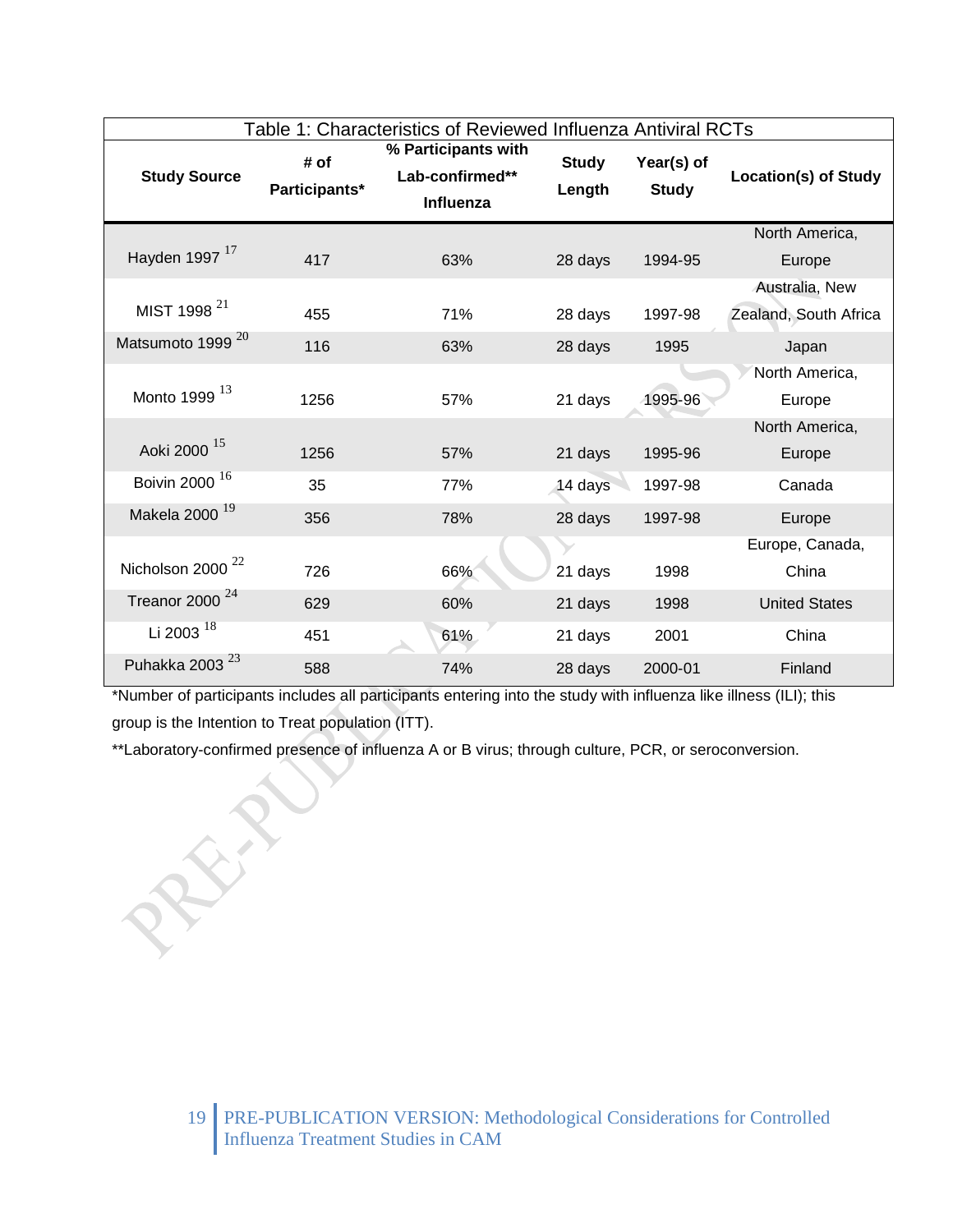| <b>Table 2: Inclusion Criteria Details</b> |                                                                                                           |                               |  |  |
|--------------------------------------------|-----------------------------------------------------------------------------------------------------------|-------------------------------|--|--|
| <b>Criteria</b>                            | <b>Specific parameters</b>                                                                                | <b>Studies using</b>          |  |  |
| Age                                        | Greater than 12-14 years of age                                                                           | $6^{13, 15 \cdot 17, 19, 21}$ |  |  |
|                                            | Between 16-65 years of age*                                                                               | $3^{20, 22, 24}$              |  |  |
| Time from symptom                          | Within the first 36 hours                                                                                 | $5^{18, 20-22, 24}$           |  |  |
| onset to treatment                         | Within the first 48 hours                                                                                 | $6^{13, 15-17, 19, 23}$       |  |  |
| <b>Temperature</b>                         | Fever greater than 37.8° C**                                                                              | $5^{16-19,23}$                |  |  |
|                                            | Fever greater than 38° C                                                                                  | $2^{22,24}$                   |  |  |
|                                            | Fever greater than 37.8° C, feverishness (subjective),<br>or both                                         | $1^{21}$                      |  |  |
|                                            | Axillary temp greater than 37.5° C                                                                        | $1^{20}$                      |  |  |
|                                            | Feverishness (subjective)                                                                                 | $2^{13,15}$                   |  |  |
| <b>Subjective</b><br>symptoms              | Two or more of: headache, myalgia, cough, sore<br>throat                                                  | 8 13, 15-17, 19-21, 23        |  |  |
|                                            | Two or more of: Coryza/nasal congestion, sore throat,<br>cough, myalgia, fatigue, headache, chills/sweats | $1^{18}$                      |  |  |
|                                            | One or more respiratory symptom (cough, sore throat,                                                      |                               |  |  |
|                                            | nasal symptoms) AND one or more constitutional                                                            |                               |  |  |
|                                            | symptom (headache, malaise, myalgia, sweats/chills,<br>fatigue)                                           | $2^{22,24}$                   |  |  |

\*18-65 years of age  $^{22, 24}$ 

ES.

\*\*Greater than  $37.2^{\circ}$  C for participants over 65 years of age  $^{16, 19}$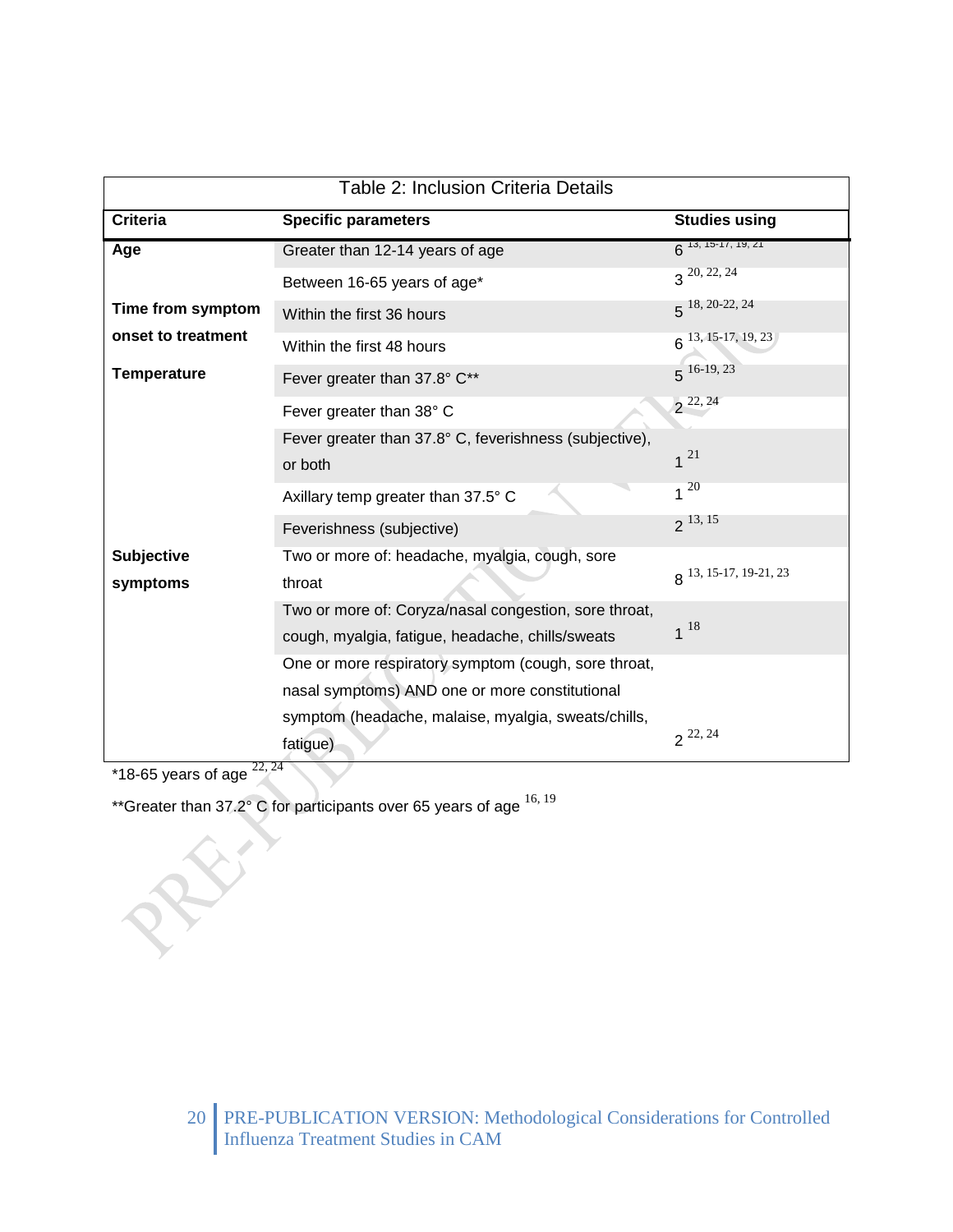| <b>Table 3: Exclusion Criteria Details</b> |                                                            |                      |  |
|--------------------------------------------|------------------------------------------------------------|----------------------|--|
| Category                                   | <b>Specific parameter</b>                                  | <b>Studies using</b> |  |
| <b>Chronic Illness</b>                     | Unstable/clinically significant chronic illness            | $4^{13, 15, 22, 24}$ |  |
|                                            | Known HIV infection, immunocompromised                     | $3^{22-24}$          |  |
| <b>Drug Use</b>                            | Recent/current use of antiviral or antimicrobial drugs     | $4^{13, 17, 21, 23}$ |  |
|                                            | Currently taking steroids or other<br>immunosuppressants   | $3^{18, 22, 24}$     |  |
|                                            | History of alcohol or drug abuse                           | 21, 22, 24           |  |
| <b>Sensitivity</b>                         | Known or suspected hypersensitivity to study<br>medication | $2^{13,23}$          |  |
| <b>Pregnancy</b>                           | Pregnancy, lactating, at risk of pregnancy                 | q 13, 15, 17, 19-24  |  |
| <b>Concurrent</b><br><b>Infection</b>      | Suspected bacterial infection concurrently                 | $3^{17, 18, 21}$     |  |
| <b>Vaccination</b>                         | Received influenza vaccination within last 12 months       | $4^{17, 18, 22, 24}$ |  |

^Based on *reported* exclusion criteria in the literature, as with other aspects of study design it is possible that some elements of design are not adequately reported and thus don't appear here.

REFERE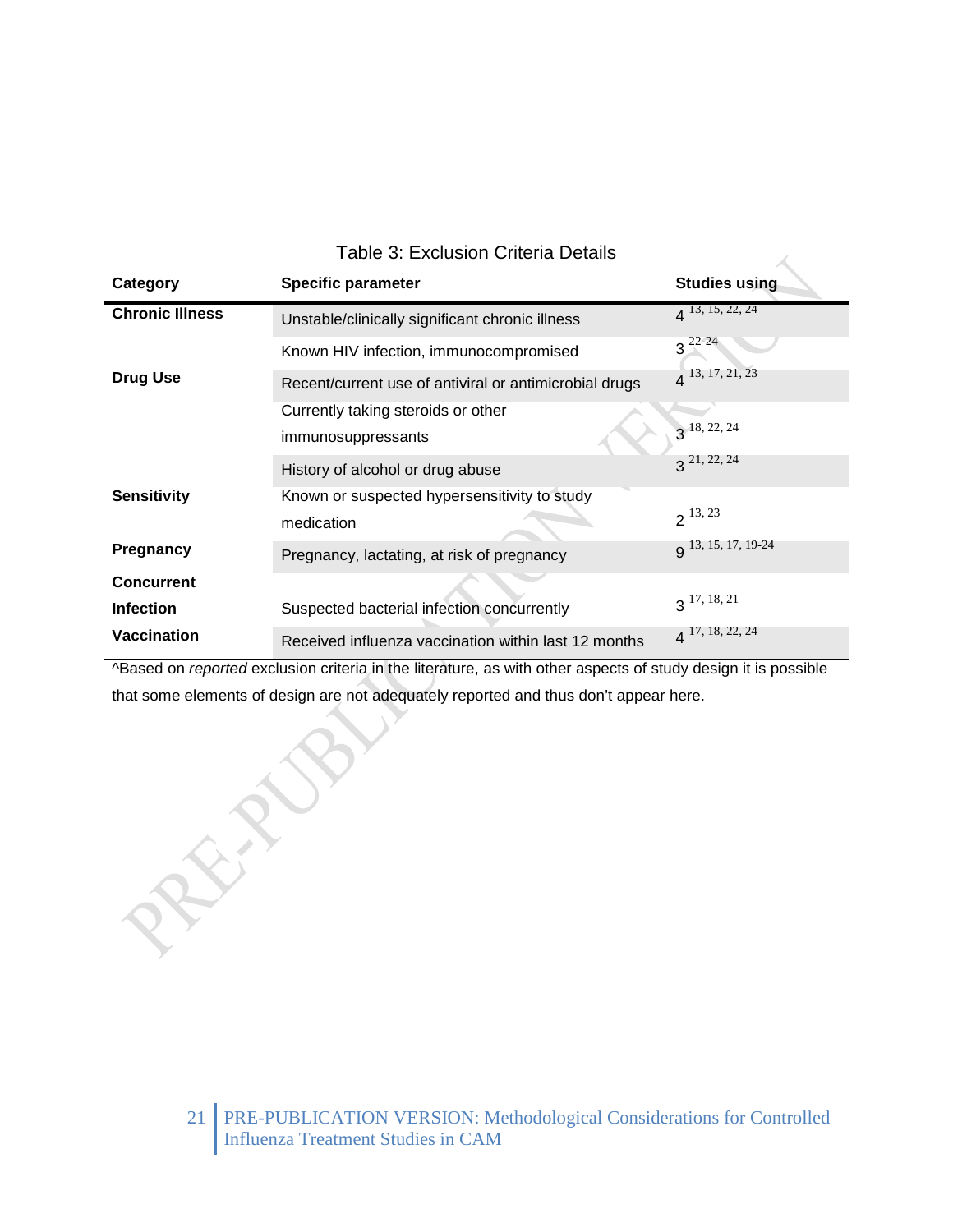| Table 4: Data Gathering During Study        |                                                                                                   |                          |  |  |
|---------------------------------------------|---------------------------------------------------------------------------------------------------|--------------------------|--|--|
| Category                                    | Specific parameters                                                                               | <b>Studies</b> using     |  |  |
| <b>Symptoms recorded</b>                    | Headache, myalgia, cough, sore throat                                                             | 3, 13, 16, 20            |  |  |
|                                             | Headache, myalgia, cough, sore throat, nasal<br>symptoms, fatigue, feverishness                   | $3^{18, 22, 24}$         |  |  |
|                                             | Headache, myalgia, cough, sore throat, nasal<br>symptoms, fatigue, feverishness, loss of appetite | $4^{17, 19, 21, 23}$     |  |  |
| Scale and timing for                        | 4-point scale (none, mild, moderate, severe), 2-4x/day                                            | $9^{16-24}$              |  |  |
| symptom recording                           | 6-point scale, 2x/day                                                                             | $1^{13}$                 |  |  |
| Temperature, type                           | Oral, 2-4x/day                                                                                    | 7 13, 16-18, 21, 23, 24  |  |  |
| and timing                                  | Axillary 4x/day                                                                                   | $1^{20}$                 |  |  |
|                                             | Ear, daily                                                                                        | $1^{19}$                 |  |  |
| <b>Sleep disturbance</b>                    | On various scales                                                                                 | $5^{13, 15-17, 20}$      |  |  |
| Level of ability to<br>perform normal daily |                                                                                                   |                          |  |  |
| activity                                    | On various scales                                                                                 | q 13, 15, 17, 19-24      |  |  |
| <b>Overall health status</b>                | Assessed on various scales                                                                        | $6^{13, 15, 21-24}$      |  |  |
| <b>Viral detection</b>                      | Viral culture, antibody titre, or PCR                                                             | $5^{13, 15, 19, 20, 23}$ |  |  |
| method                                      | Viral culture or antibody titre                                                                   | $5^{17, 18, 21, 22, 24}$ |  |  |
|                                             | Viral culture or PCR                                                                              | $1^{16}$                 |  |  |
| Viral sampling (for<br>viral load/shedding) | Collected at various time scales                                                                  | $5^{16, 17, 22-24}$      |  |  |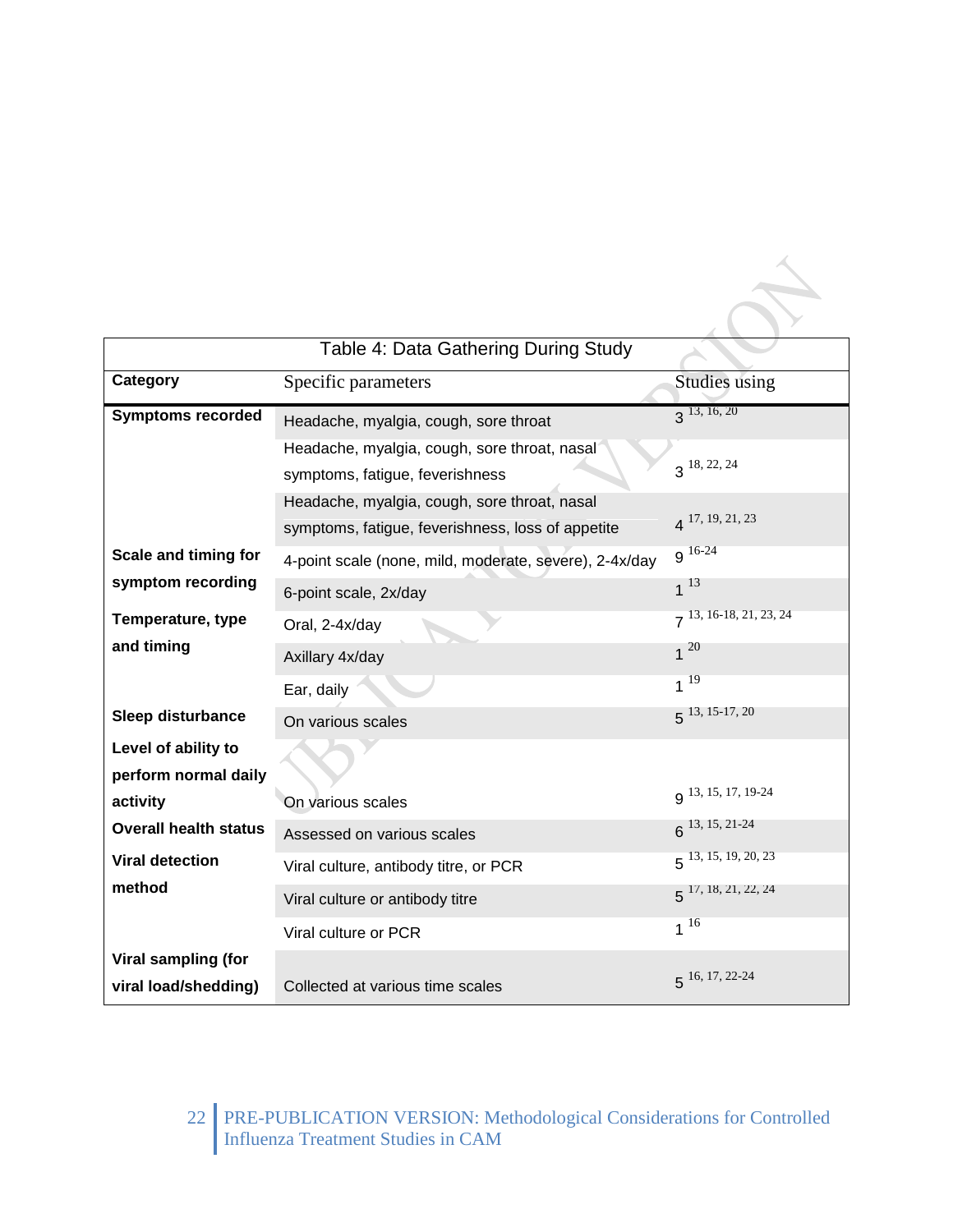|                                                        | Table 5: Primary Outcome Measures                                                                         |                              |
|--------------------------------------------------------|-----------------------------------------------------------------------------------------------------------|------------------------------|
| Category                                               | <b>Specific Criteria</b>                                                                                  | <b>Studies using</b>         |
| <b>Time to alleviation</b>                             | Temp less than $37.8^{\circ}$ C, score of 0 (none) on                                                     |                              |
| of influenza                                           | feverishness, score of 0-1 (none to mild) for                                                             |                              |
| symptoms                                               | headache, cough, myalgia, sore throat; maintained for                                                     |                              |
|                                                        | 24 hours                                                                                                  | $6^{13, 16, 17, 19, 21, 23}$ |
| Score of 0-1 (none to mild) for all influenza symptoms |                                                                                                           |                              |
|                                                        | (cough, sore throat, nasal symptoms, headache,<br>malaise, myalgia, feverishness, fatigue; maintained for |                              |
|                                                        |                                                                                                           |                              |
|                                                        | 24 hours                                                                                                  | $2^{22,24}$                  |
|                                                        | Temp less than 37° C and score of 0-1 (none to mild)                                                      |                              |
|                                                        | on feverishness, headache, myalgia                                                                        | $1^{20}$                     |
| <b>Comparison of</b>                                   |                                                                                                           |                              |
| mean scores for                                        | Health status, sleep status, productivity, additional                                                     |                              |
| particular categories                                  | healthcare utilization, treatment satisfaction                                                            | $1^{15}$                     |

|                            | Table 6: Secondary Outcome Measures                      |                               |
|----------------------------|----------------------------------------------------------|-------------------------------|
| Category                   | <b>Specific Criteria</b>                                 | <b>Studies using</b>          |
| <b>Individual symptoms</b> | Symptom scores, time to alleviation                      | $\alpha$ 13, 15-17, 19, 21-24 |
| Overall health,            | Sleep disturbance scores, time to reach mild to none     | $4^{13,20-22}$                |
| quality of life            | Time to return to normal activities, level of ability to |                               |
| measures                   | perform normal activity scores                           | $7^{13, 17, 19-22, 24}$       |
|                            | Overall symptom severity, general health perception      | $4^{13, 21-23}$               |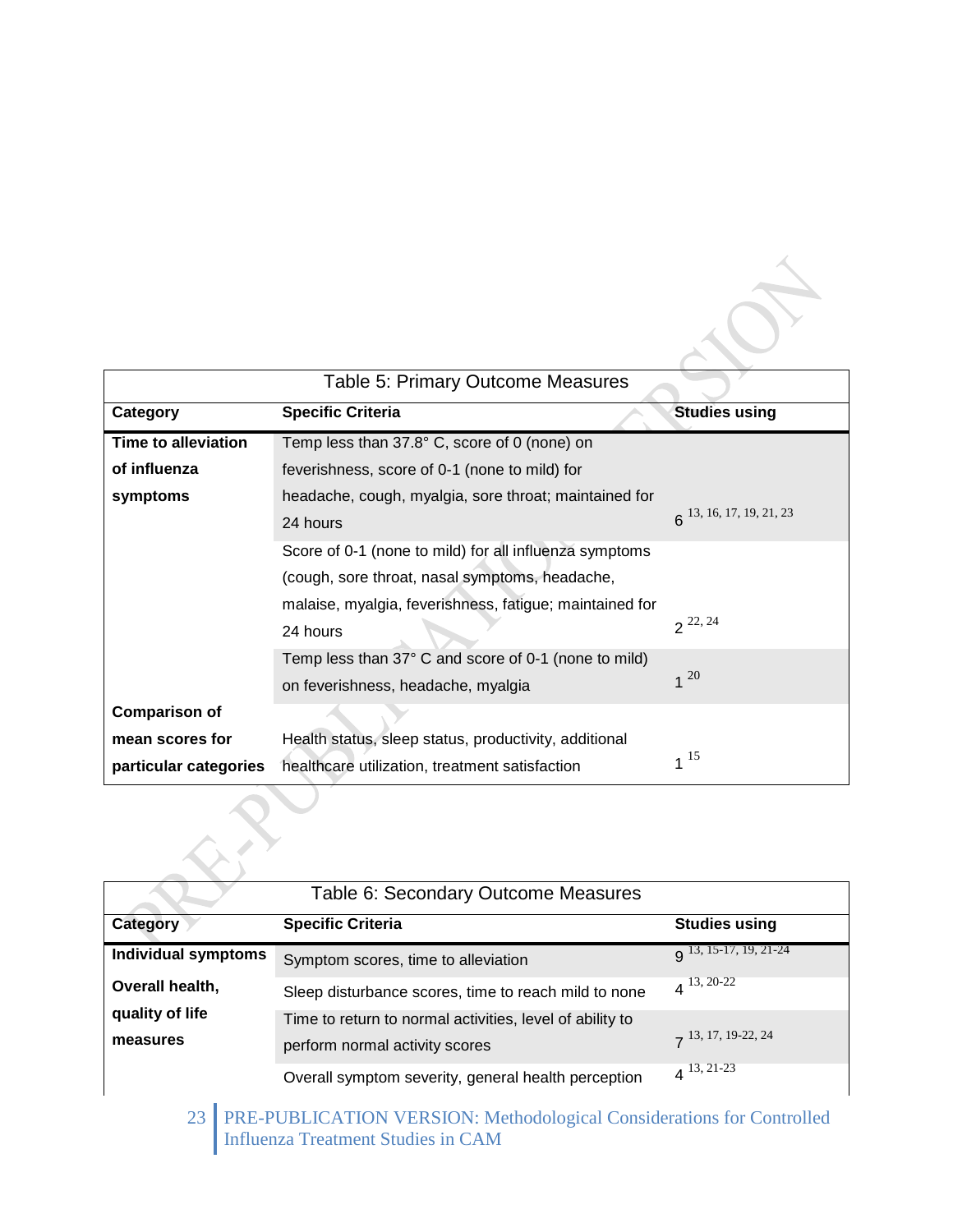| <b>Viral Shedding</b> | Loss of detectable virus                              | $1^{17}$                 |
|-----------------------|-------------------------------------------------------|--------------------------|
|                       | Viral load, quantity of viral shedding                | $4^{16, 22-24}$          |
| Use of relief         | Time to alleviation of symptoms with no use of relief |                          |
| medication            | medication                                            | $1^{23}$                 |
|                       | Use of symptom relief medication                      | $5^{13, 15, 17, 19, 21}$ |
| <b>Complications</b>  | Secondary complications and antibiotic usage          | $5^{15, 21-24}$          |
| Other                 | Time to alleviation of five influenza symptoms:       |                          |
|                       | feverishness, headache, myalgia, cough, sore throat;  |                          |
|                       | and temp less than 37° C maintained 24 hours          | <b>20</b>                |

| Table 7: Design Elements Summary |                             |                                                    |  |
|----------------------------------|-----------------------------|----------------------------------------------------|--|
| Category                         | <b>Design Consideration</b> | <b>Most Common</b>                                 |  |
| Demographics                     | Study size                  | 350-650 ITT population                             |  |
|                                  | Study length                | 21 days                                            |  |
|                                  |                             | 28 days                                            |  |
|                                  | Study design                | Multicenter RCT                                    |  |
| <b>Inclusion Criteria</b>        | Age                         | 12+ years old                                      |  |
|                                  |                             | 16-65 years old                                    |  |
|                                  | Time from onset of          | 36 hours                                           |  |
|                                  | symptoms to treatment       | 48 hours                                           |  |
|                                  | Fever                       | Fever greater than 37.8° C                         |  |
|                                  |                             | Feverishness                                       |  |
|                                  | Subjective symptoms         | 2 or more of headache, myalgia, cough, sore throat |  |
|                                  |                             | 1 respiratory symptom (cough, sore throat, nasal   |  |
|                                  |                             | symptom) and 1 constitutional symptom (headache,   |  |
|                                  |                             | malaise, myalgia, sweats/chills, fatigue)          |  |
| <b>Exclusion</b>                 | <b>Chronic Illness</b>      | Immunocompromised                                  |  |
| Criteria                         |                             | Unstable chronic disease                           |  |
|                                  | Drug Use                    | Antiviral drug use (recent/current)                |  |
|                                  |                             | Immunosuppresant medications                       |  |
|                                  |                             | Drug/alcohol abuse history                         |  |
|                                  | Pregnancy                   | Pregnant or risk of pregnancy                      |  |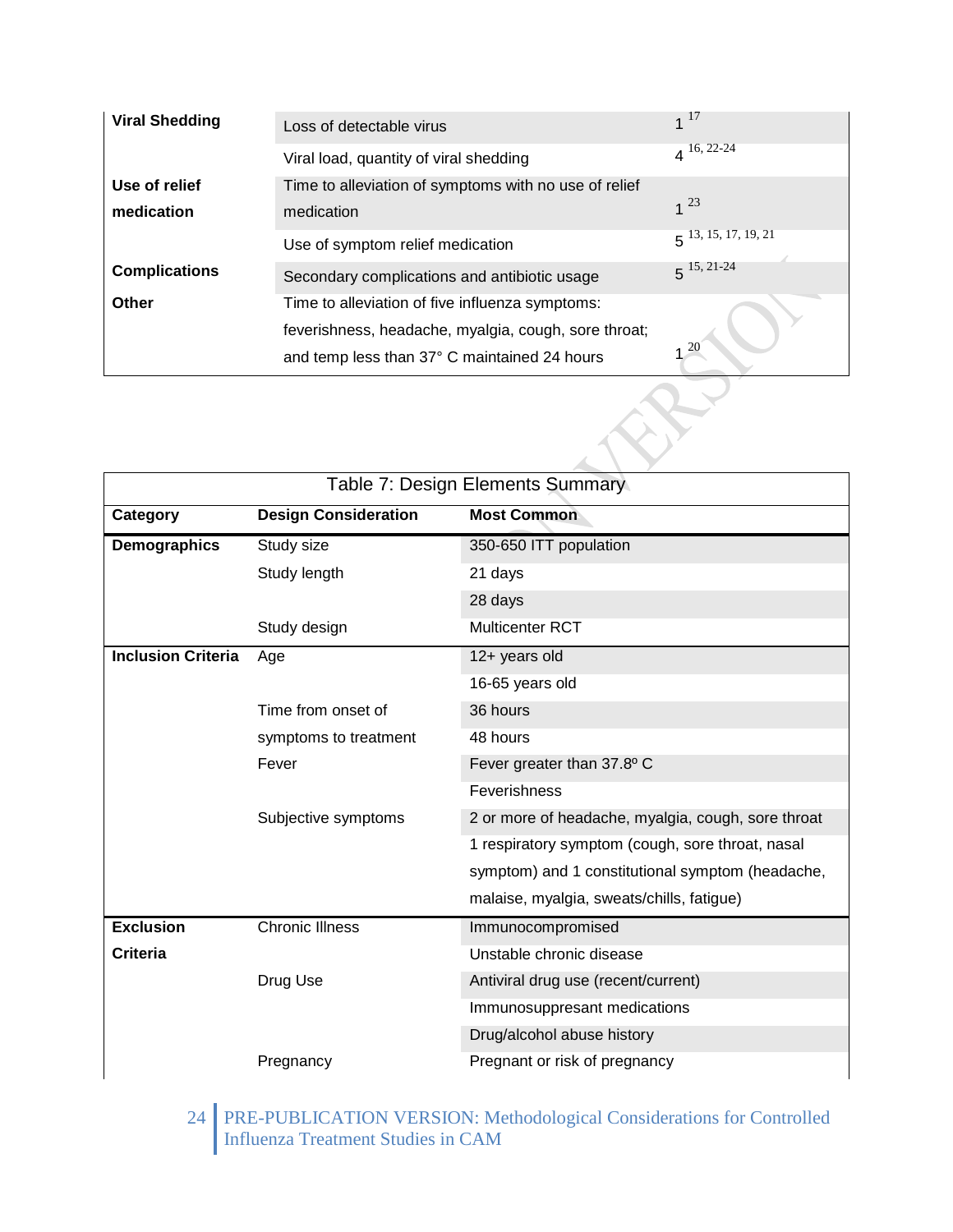|                  | Vaccination               | Vaccinated this year                                          |
|------------------|---------------------------|---------------------------------------------------------------|
|                  | Bacterial infection       | Suspected concurrent bacterial infection                      |
| <b>Primary</b>   | Time to alleviation of    | Temperature $<$ 37.8 $\degree$ C, score of 0 on feverishness, |
| <b>Outcome</b>   | influenza                 | score of 0-1 on other influenza inclusion symptoms            |
| <b>Measures</b>  |                           | maintained for 24 hours                                       |
| <b>Secondary</b> | Individual symptom scores | Headache, myalgia, cough, sore throat, nasal                  |
| <b>Outcome</b>   |                           | symptoms, fatigue, feverishness, loss of appetite             |
| <b>Measures</b>  | Quality of life scores    | Sleep disturbance                                             |
|                  |                           | Time until return to normal activities                        |
|                  |                           | Overall symptoms severity                                     |
|                  | Viral load                | Viral shedding/viral load                                     |
|                  | Relief medication use     | Use of relief medications for influenza symptoms              |
|                  | Complications             | Secondary complications of influenza                          |
|                  |                           | Use of antibiotics                                            |
|                  |                           | Effects of study drug (safety measures)                       |

**PROFILATE**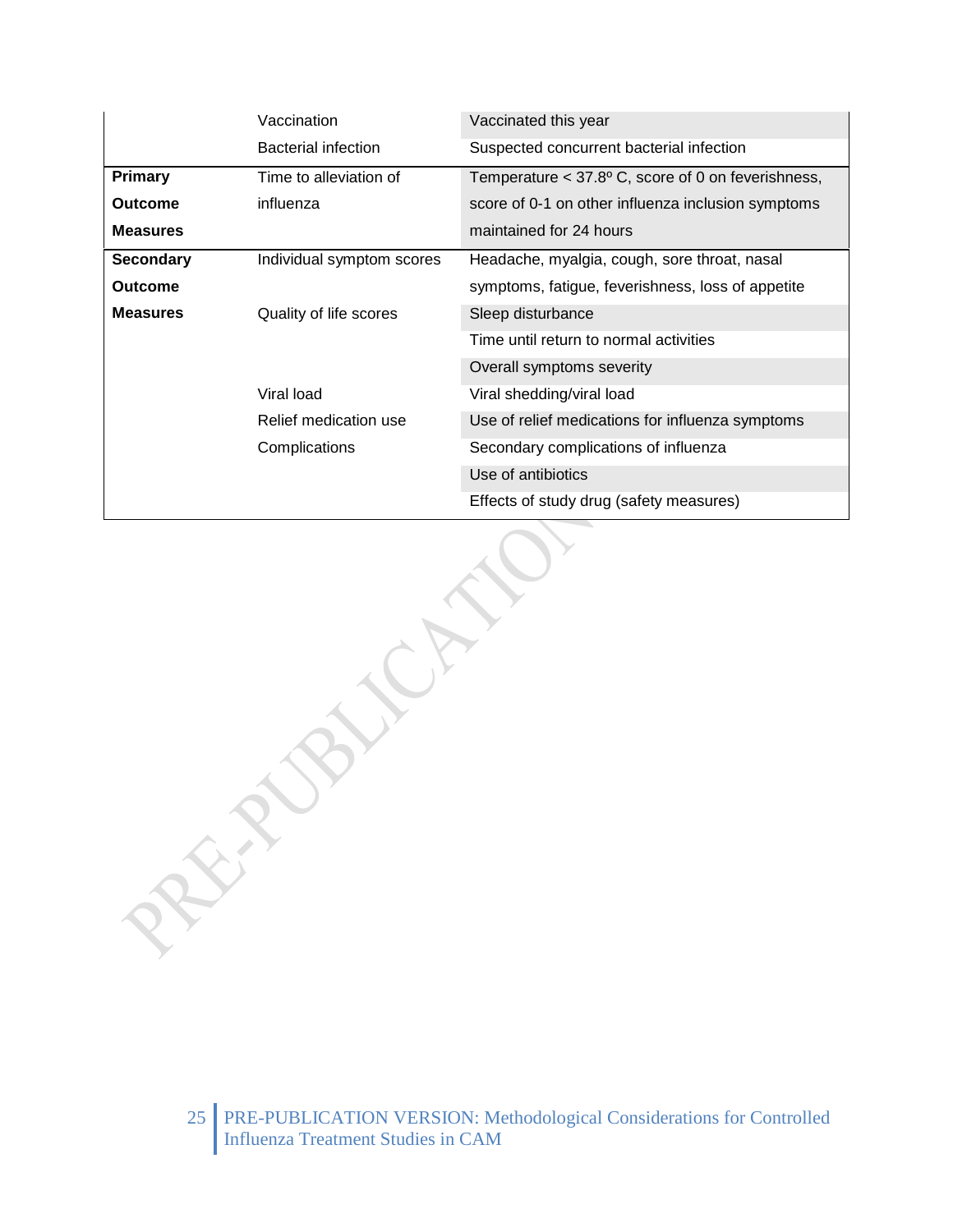## **References**

1. Center for Disease Control. Key facts about seasonal influenza (flu). Accessed April 1, 2009, at http://www.cdc.gov/flu/keyfacts.htm.

2. Thompson WW, Shay DK, Weintraub E, et al. Mortality associated with influenza and respiratory syncytial virus in the United States. JAMA 2003;289:179-86.

3. Johnson NP, Mueller J. Updating the accounts: global mortality of the 1918-1920 "Spanish" influenza pandemic. Bull Hist Med 2002;76:105-15.

4. World Health Organization. Confirmed human cases of avian influenza A (H5N1). Accessed March 1, 2009, at http://www.who.int/csr/disease/avian\_influenza/country/en/.

5. Center for Disease Control. Update: influenza activity --- United States, September 30, 2007-February 8, 2008. MMWR 2008;57:1-5.

6. Meltzer MI, Cox NJ, Fukuda K. The economic impact of pandemic influenza in the United States: priorities for intervention. Emerg Infect Dis 1999;5:659-71.

7. Whitley RJ, Monto AS. Seasonal and pandemic influenza preparedness: a global threat. J Infect Dis 2006;194 Suppl 2:S65-9.

8. Vickers AJ, Smith C. Homoeopathic Oscillococcinum for preventing and treating influenza and influenza-like syndromes. Cochrane Database Syst Rev 2006;3:CD001957.

9. Chen XY, Wu TX, Liu GJ, et al. Chinese medicinal herbs for influenza. Cochrane Database Syst Rev 2007:CD004559.

10. Jefferson T, Demicheli V, Rivetti D, et al. Antivirals for influenza in healthy adults: systematic review. Lancet 2006;367:303-13.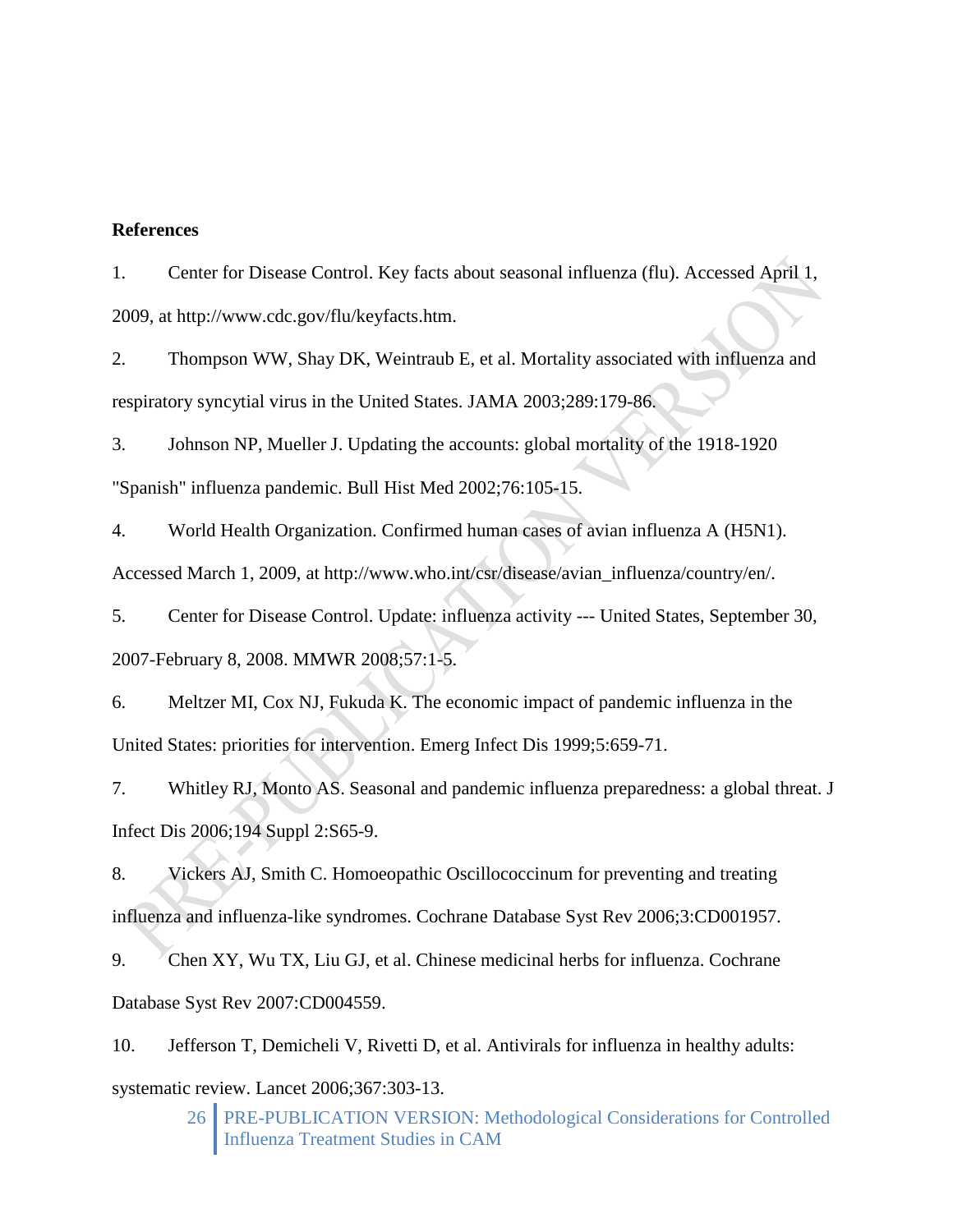11. Guo R, Pittler MH, Ernst E. Complementary medicine for treating or preventing influenza or influenza-like illness. Am J Med 2007;120:923-9 e3.

12. Carr RR, Nahata MC. Complementary and alternative medicine for upper-respiratorytract infection in children. Am J Health Syst Pharm 2006;63:33-9.

13. Monto AS, Fleming DM, Henry D, et al. Efficacy and safety of the neuraminidase inhibitor zanamivirin the treatment of influenza A and B virus infections. J Infect Dis 1999;180:254-61.

14. Moscona A. Neuraminidase inhibitors for influenza. N Engl J Med 2005;353:1363-73.

15. Aoki FY, Fleming DM, Griffin AD, et al. Impact of zanamivir treatment on productivity, health status and healthcare resource use in patients with influenza. Zanamivir Study Group. Pharmacoeconomics 2000;17:187-95.

16. Boivin G, Goyette N, Hardy I, et al. Rapid antiviral effect of inhaled zanamivir in the treatment of naturally occurring influenza in otherwise healthy adults. J Infect Dis 2000;181:1471-4.

17. Hayden FG, Osterhaus AD, Treanor JJ, et al. Efficacy and safety of the neuraminidase inhibitor zanamivir in the treatment of influenzavirus infections. GG167 Influenza Study Group. N Engl J Med 1997;337:874-80.

18. Li L, Cai B, Wang M, Zhu Y. A double-blind, randomized, placebo-controlled multicenter study of oseltamivir phosphate for treatment of influenza infection in China. Chin Med J (Engl) 2003;116:44-8.

19. Makela MJ, Pauksens K, Rostila T, et al. Clinical efficacy and safety of the orally inhaled neuraminidase inhibitor zanamivir in the treatment of influenza: a randomized, double-blind, placebo-controlled European study. J Infect 2000;40:42-8.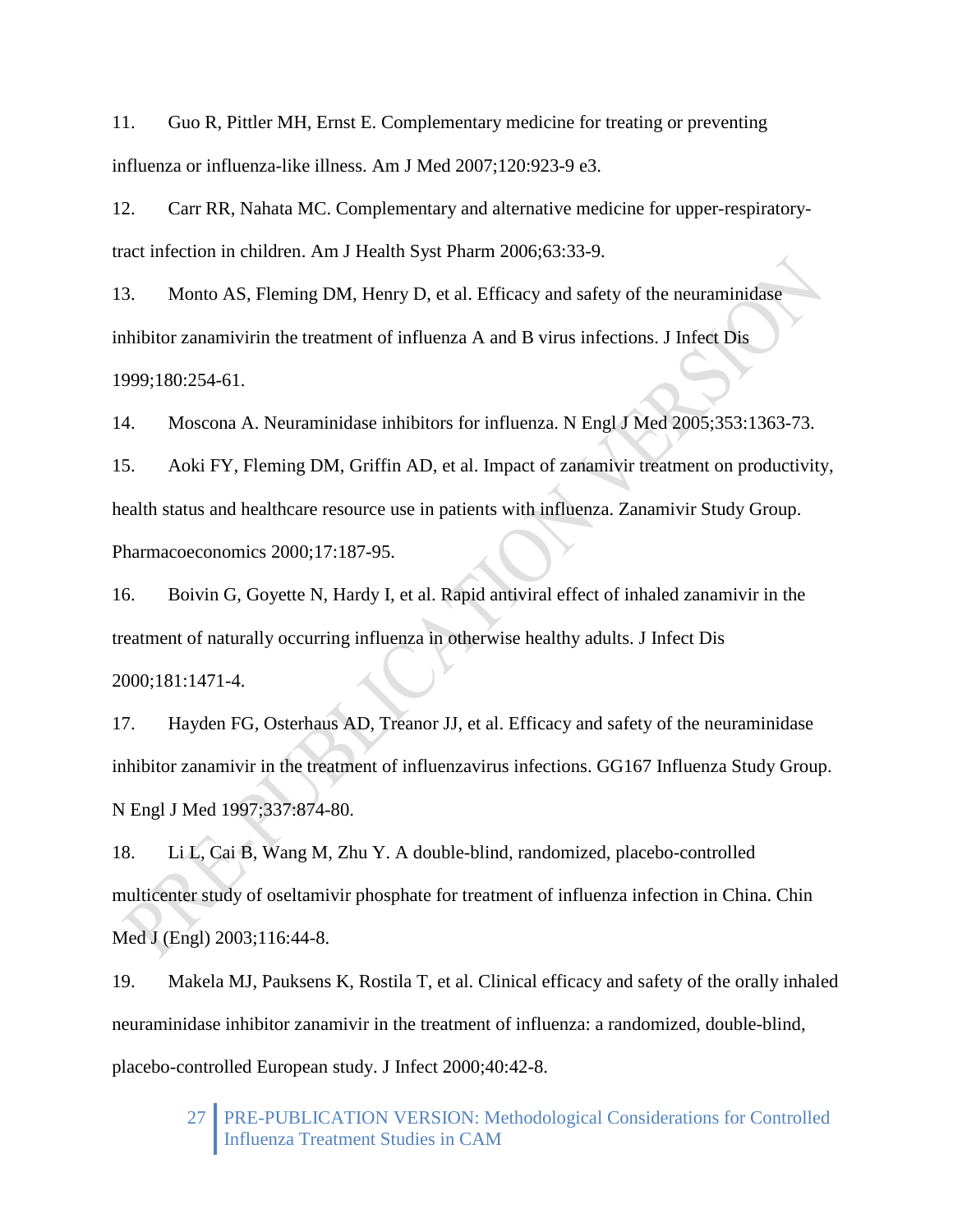20. Matsumoto K, Ogawa N, Nerome K, et al. Safety and efficacy of the neuraminidase inhibitor zanamivir in treating influenza virus infection in adults: results from Japan. GG167 Group. Antivir Ther 1999;4:61-8.

21. The MIST Trial Group. Randomised trial of efficacy and safety of inhaled zanamivir in treatment of influenza A and B virus infections. Lancet 1998;352:1877-81.

22. Nicholson KG, Aoki FY, Osterhaus AD, et al. Efficacy and safety of oseltamivir in treatment of acute influenza: a randomised controlled trial. Neuraminidase Inhibitor Flu Treatment Investigator Group. Lancet 2000;355:1845-50.

23. Puhakka T, Lehti H, Vainionpaa R, et al. Zanamivir: a significant reduction in viral load during treatment in military conscripts with influenza. Scand J Infect Dis 2003;35:52-8.

24. Treanor JJ, Hayden FG, Vrooman PS, et al. Efficacy and safety of the oral neuraminidase inhibitor oseltamivir in treating acute influenza: a randomized controlled trial. US Oral Neuraminidase Study Group. JAMA 2000;283:1016-24.

25. Jefferson TO, Demicheli V, Di Pietrantonj C, et al. Neuraminidase inhibitors for preventing and treating influenza in healthy adults. Cochrane Database Syst Rev 2006;3:CD001265.

26. Vogel GE. Neuraminidase inhibitors in the management of influenza--experience of an outpatient practice. Med Microbiol Immunol 2002;191:161-3.

27. Zambon M, Hays J, Webster A, et al. Diagnosis of influenza in the community: relationship of clinical diagnosis to confirmed virological, serologic, or molecular detection of influenza. Arch Intern Med 2001;161:2116-22.

28. Schmidt RE. Drug under test: influenza--Relenza in daily practice. Experience during the influenza season 1999/2000. Med Microbiol Immunol 2002;191:175-9.